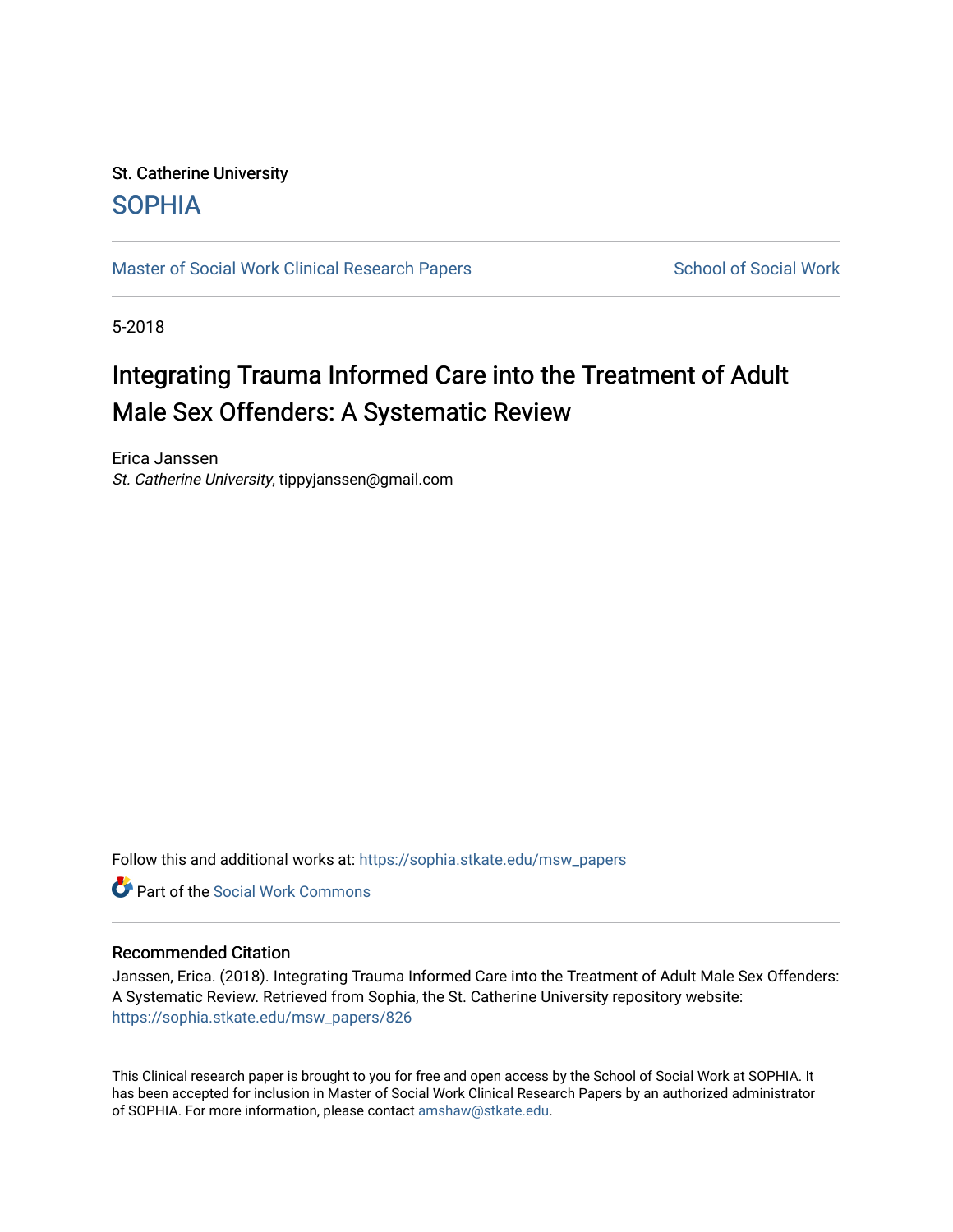# Integrating Trauma Informed Care into the Treatment of Adult Male Sex Offenders: A Systematic Review

by

Erica N. Janssen B.S.W.

Presented to the Faculty of the School of Social Work St. Catherine University and the University of St. Thomas St. Paul, Minnesota In Partial Fulfillment of the Requirements for the Degree of

Master of Social Work

Committee Members Belle Khuu, MSW, MPH (Chair) Valerie LaPorte, LICSW Jennifer Powers, LICSW

The Clinical Research Project is a graduation requirement for MSW students at St. Catherine University-University of St. Thomas School of Social Work in St. Paul, Minnesota and is conducted within a nine-month time frame to demonstrate facility with basic social work research methods. Students must independently conceptualize a research problem, formulate a research design that is approved by a research committee and the Institutional Review Board, implement the project, and publicly present the findings of the study. This project is neither a Master's thesis nor a dissertation.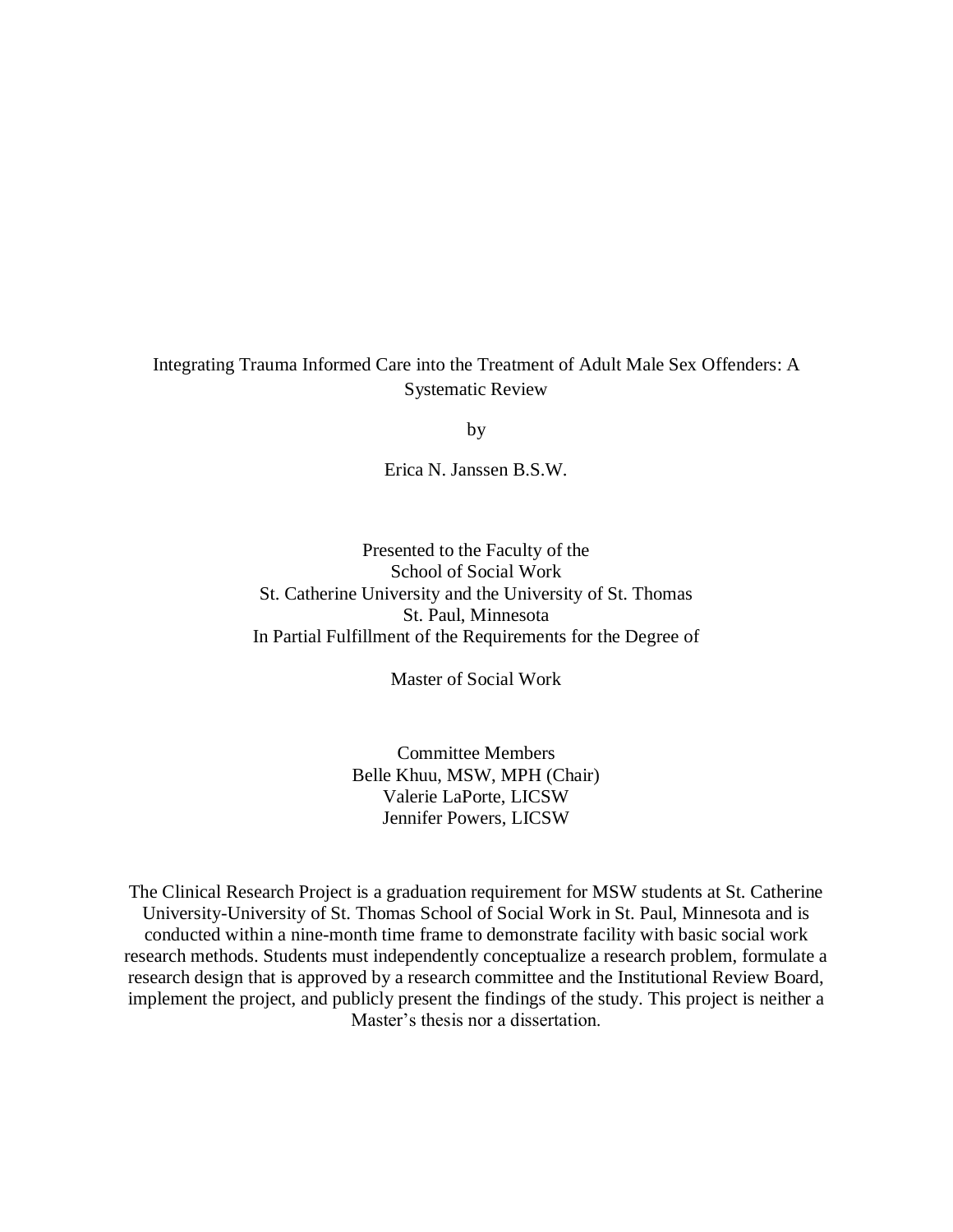#### **Abstract**

Physical, sexual, or emotional childhood trauma increases the risk for violence, aggression, and criminality in adulthood (Wolff & Shi, 2012). While not all children who experience childhood trauma go on to commit sexual offenses, the research highlights the fact that a large majority of the individuals who commit sexual offenses have experienced some form of childhood trauma (Dutton & Hart, 1992; Levenson, 2014; Wolff & Shi, 2012). The purpose of this study was to explore the relevance of integrating trauma-informed care in the treatment of adult men participating in evidence-based sex offender treatment programs. This systematic review collected data pertaining to trauma-informed care and the treatment of adult male sex offenders. Of the data reviewed, ten articles met the final search criteria for study inclusion.

Three notable themes emerged from the research analysis in regard to integrating traumainformed care as it relates to adult male sex offender treatment. These themes include 1) Attachment style correlates with sexual offending; 2) Unresolved childhood trauma negatively impacts treatment outcomes; and 3) Adverse childhood experiences correlate with perpetration of sexual offending. Results of this review conclude that integrating trauma-informed care in the treatment of adult male sex offenders has significant relevance. Further research in the area of integrating trauma-informed care as it specifically relates to this population would be beneficial to effective service delivery for the treatment of adult male sex offenders.

*Keywords:* trauma-informed care, adult male, sex offender treatment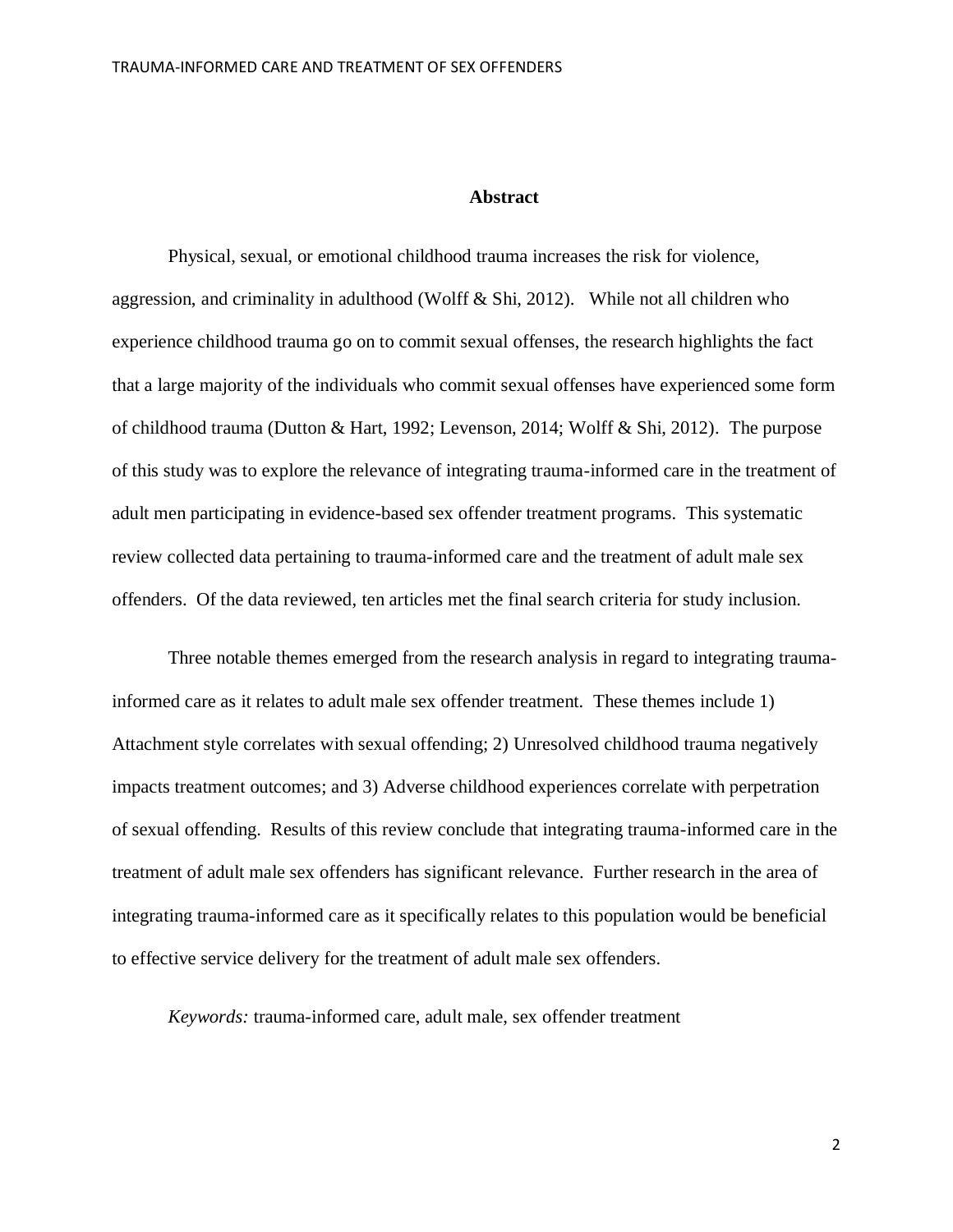# **Table of Contents**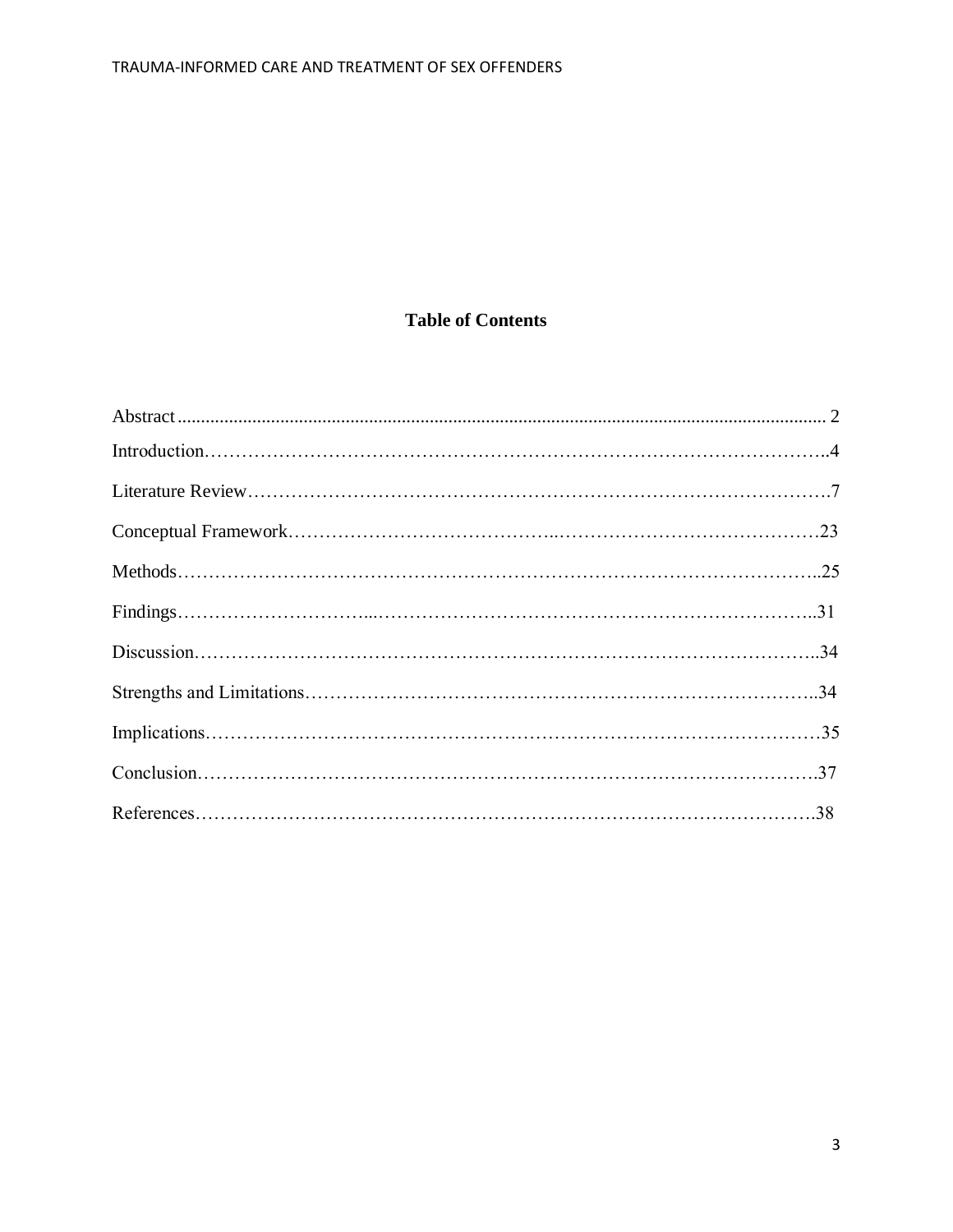# **Introduction**

According to the 2012 Bureau of Justice Statistics, approximately 6.9 million individuals in the United States were under the supervision of adult correctional systems (Glaze  $\&$ Herberman, 2013). This number equates to about 1 in every 35 adults serving time on probation, parole, or incarcerated (Glaze & Herberman, 2013). Comparatively, the National Center for Missing and Exploited Children reported that in 2012, the United States housed 739,853 registered sex offenders (Harris, Levenson, & Ackerman, 2012). Additionally, case data analyzed from 445,127 registered sex offenders found that 98% were adult males with 47,971 of those individuals living in correctional institutions (Harris, Levenson, & Ackerman, 2012). All of these statistics provide context for understanding the prevalence of trauma, as research indicates that the incidence of childhood trauma increases potential for criminal justice involvement (Dutton & Hart, 1992; Levenson, 2014; Truman & Langton, 2015).

The most recent published data from the Bureau of Justice Statistics reported that by 2015 year end, the number of adults under correctional supervision, either in the community or in institutions, had decreased to approximately 6.7 million individuals (Kaeble & Glaze, 2016). Reported victimizations of persons age 12 or older declined from 26.1 per 1,000 in 2011, to an estimated 18.6 per 1,000 persons in 2014 (Truman & Langton, 2015). While statistics indicate that in recent years, correctional populations continue to decline as do reported sexual assaults, these numbers can be deceiving. The decline can be attributed in part, to the fact that nearly 63% of sexual assaults are not reported to law enforcement and 88% of child sexual abuse goes unreported to authorities (National Sexual Violence Resource Center , 2015). For this reason, it is difficult to accurately quantify the prevalence of sexual violence. Additionally, the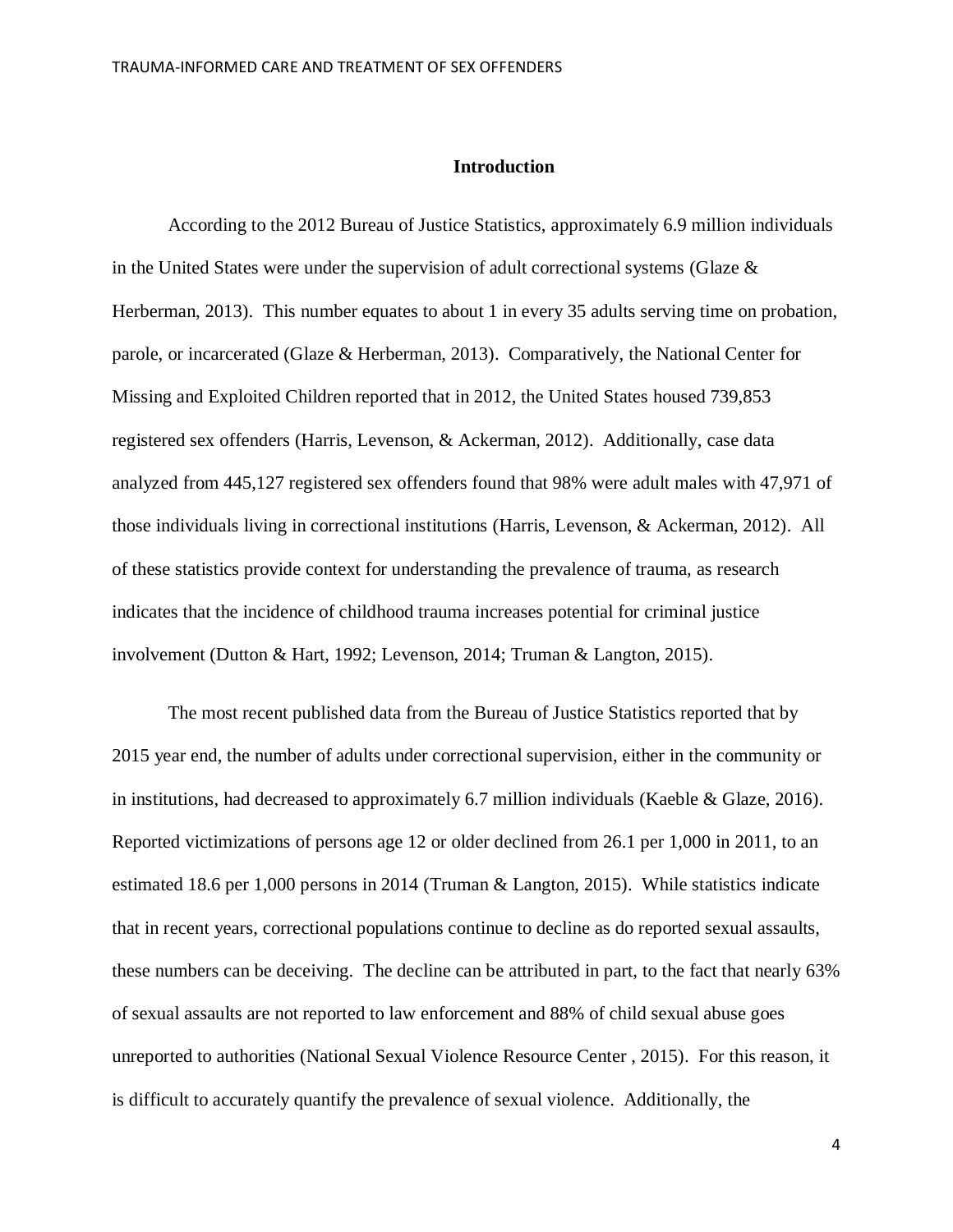information provided by the Bureau of Justice Statistics does not include valuable information regarding victimization of children under the age of 12. Of the reported sexual assaults, 12.3% of women experienced at least one incident of sexual assault before age 11, and 27.8% of men experienced at least one incident of sexual assault before the age of 11 (Black, et al., 2011). Sexual assault statistics are important, as they provide a more accurate lens for understanding the prevalence of sexual assault. The statistics also provide context for understanding the frequency in which childhood trauma intersects in the lives of adult men convicted of sexually offending (Alaggia & Millington, 2008).

Levenson (2014) states that childhood trauma and the impact of adverse childhood experiences (ACEs) is associated with deleterious outcomes like substance abuse, mental health diagnosis, and criminal behavior. This is important within the context of treatment for men convicted of sexually offending. The capacity to incorporate a trauma-informed approach into existing evidenced-based sex offender treatment programs has the potential to improve treatment outcomes (Alaggia & Millington, 2008; Dutton & Hart, 1992). This is based on the understanding that ACEs can lead children to develop bio-psychosocial deficits that manifest in aggression, emotional dysregulation, avoidant attachment, and distorted cognitive processing (Alaggia & Millington, 2008; Dutton & Hart, 1992; Levenson, 2014). Maladaptive interpersonal skills such as these can have life-long consequences, increasing the probability that an individual becomes involved in the criminal justice system (Alaggia & Millington, 2008; Dutton & Hart, 1992; Levenson, 2014). While most sex offender treatment programming is based on a cognitive behavioral model that aims to equip individuals with skills meant to improve interpersonal skills; sex offender treatment for men is not aimed at resolving the trauma that may be at the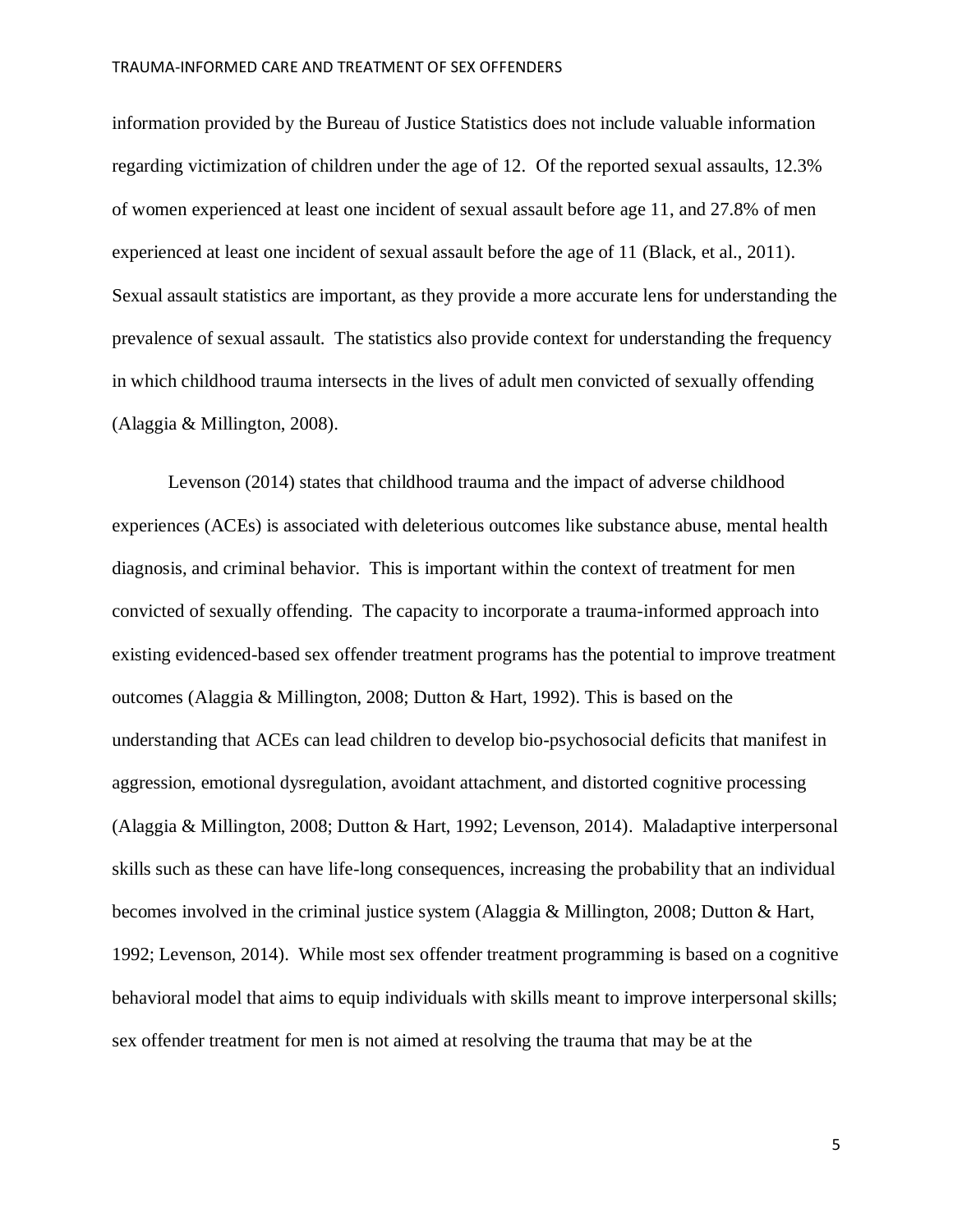developmental foundation of identified maladaptive interpersonal skills (Yates, Prescott, & Ward, 2010).

In order to better understand the information present in the literature review, trauma (as defined by the American Psychiatric Association (2013) and the Substance Abuse and Mental Health Services Administration (2014)) will be outlined, as will the definition of traumainformed care. ACEs criteria will also be explored as it relates to adult development and criminal conduct. Additionaly, evidence-based models for the treatment of adult male sex offenders such as Cognitive Behavioral Therapy, Risk, Needs, and Responsivity, and the Good Lives Model will also be presented in the literature. Lastly for the purpose of clarity, sex offender is a broad term that includes any adult male individual convicted of rape, incest, child sexual abuse, intimate partner violence, sexual exploitation, human trafficking, unwanted sexual contact, sexual harassment, exposure, and voyeurism.

As understanding in regard to the impact of trauma in the form of adverse childhood experiences has grown, so too, can the capacity to provide sex offender treatment for incarcerated adult men (Levenson, 2014). The ability to apply trauma-informed care principles to this work has great potential to encourage healing, treatment success, and overall individual wellness and community safety. The principles of trauma-informed care, when applied to sex offender treatment, have the potential to promote reduction of the adverse impact that childhood trauma can have on the client's capacity to achieve physical, psychological, social, and spiritual well-being (Wilson & Yates, 2009). The purpose of this systematic review therefore, is to explore the integration of trauma-informed care in the treatment of adult men participating in evidence-based sex offender treatment programs.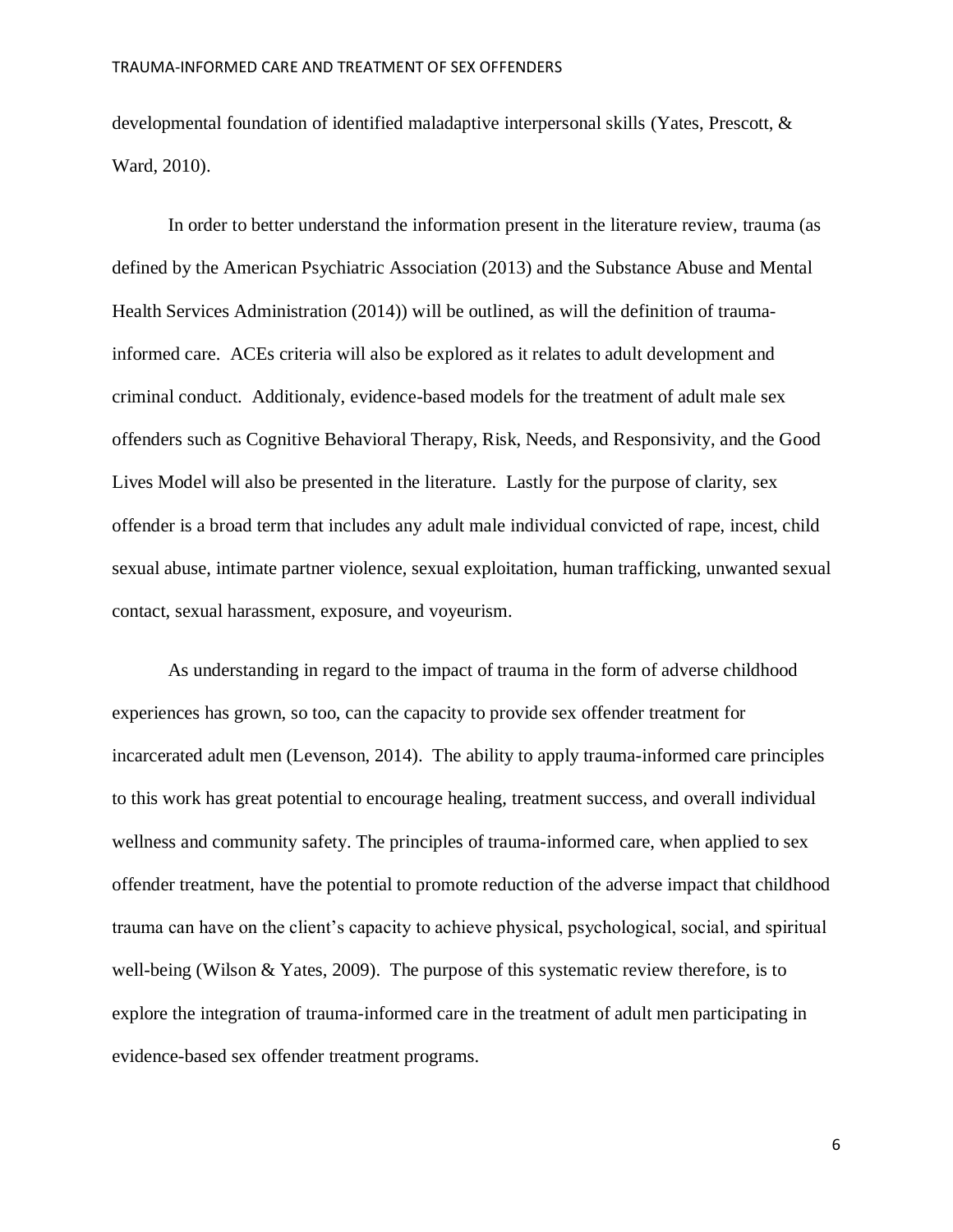# **Literature Review**

The Diagnostic and Statistical Manual 5<sup>th</sup> Edition (DSM5) (2013) defines trauma as, "Exposure to actual or threatened death, serious injury, or sexual violence in one (or more) of the following ways: (1) Directly experiencing the traumatic event(s); (2) witnessing, in person, the event(s) as it occurred to others; (3) learning that the traumatic event(s) occurred to a close family member or close friend – in cases of actual or threatened death of a family member or friend, the event(s) must have been violent or accidental; (4) experiencing repeated or extreme exposure to aversive details of the traumatic event(s) (American Psychiatric Association, 2013, p. 271)."

Interestingly, while the Diagnostic and Statistical Manual  $5<sup>th</sup>$  Edition (2013) definition identifies traumatic events, Briere and Scott (2015) conclude that an event is also defined as traumatic if it is extremely upsetting, temporarily overwhelms individual internal resources, and produces lasting psychological symptoms. Of note in these two explanations of trauma is the recognition that, as Briere and Scott (2015) report, trauma may have lasting psychological symptoms. This can provide valuable insight for both the clinician and client when working with adult male sex offenders. This may be particularily so if the individual struggles to make progress in sex offender treatment, and has been identified as having elevated scores in the areas identified through ACEs .

Through a collaborated effort, SAMHSA (2014) identifies trauma as resulting from a single instance or multiple events that are experienced by the individual in a way that is life threatening or physically or emotionally harmful. The traumatic event or series of events negatively impacts individual capacity to achieve physical, psychological, social, or spiritual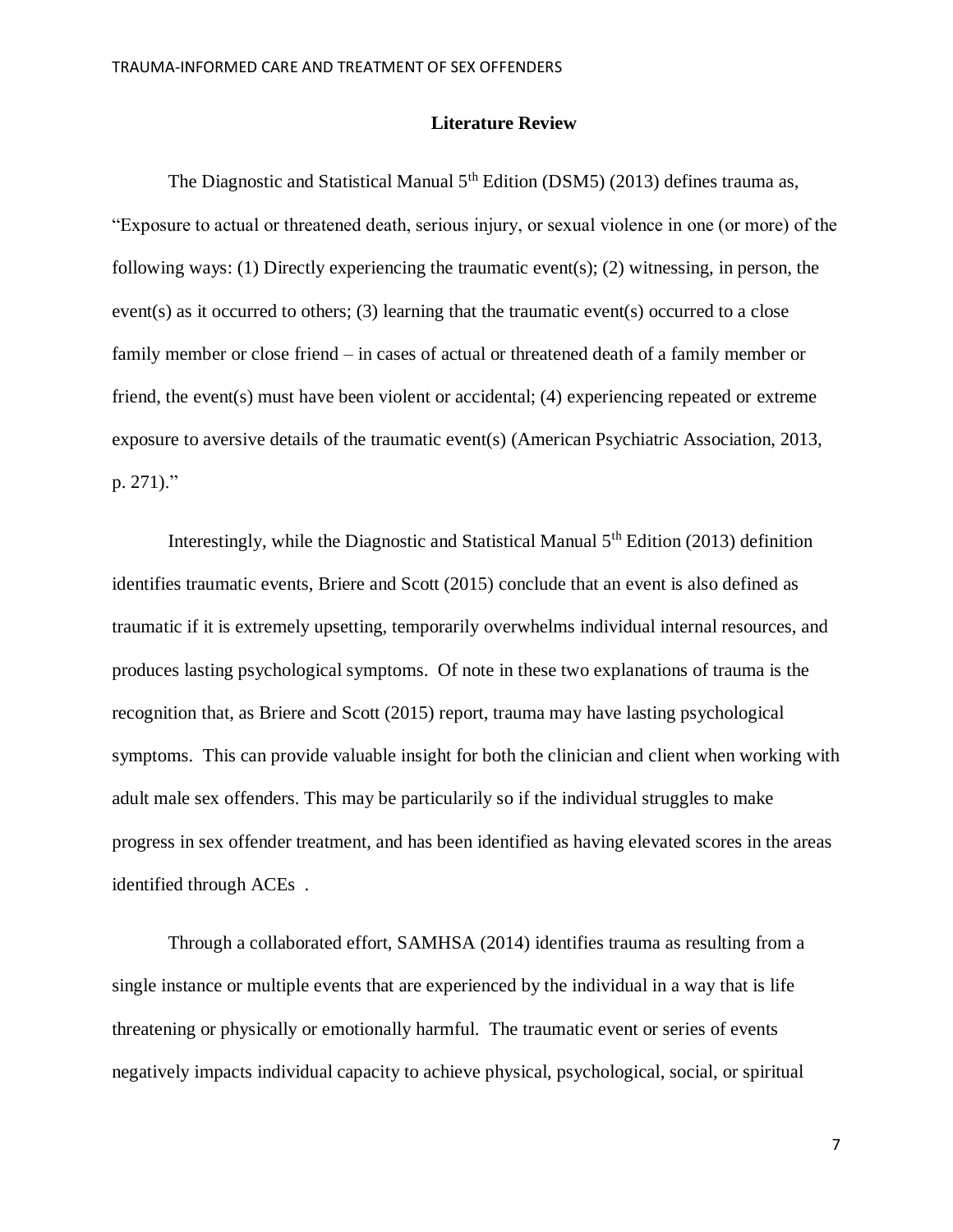well-being (SAMHSA, 2014). With SAMHSA's definition of trauma in mind, the event(s) that precipitate trauma are consistent with the DSM-5 in that they are events or circumstances that may include the actual or extreme threat of physical or psychological harm (i.e. natural disasters, violence, etc.) or severe, life-threatening neglect for a child that jeopardizes healthy development (SAMHSA, 2014). The traumatic event may be a single occurance or ongoing. The way in which an individual assigns meaning to, and is disrupted physically and psychologically by an event will contribute to whether or not it is experienced as traumatic (SAMHSA, 2014). SAMHSA's (2014) definition of trauma highlights the importance of recognizing individual differences in terms of how trauma is perceived. Perception and impact of traumatic experiences may be influenced by developmental factors associated with biological, emotional, and sociological underpinnings.

Applying SAMSHA's (2014) concept of trauma to the treatment of adult male sex offenders recognizes that the ways in which individuals experience traumatic events can vary in severity and interpretation. Based on a range of factors including individual cultural norms, avaliability of social support, and developmental stage of the individual, this concept of trauma identifies the long-lasting adverse effects of the event as a critical component of trauma (SAMHSA, 2014). Although duration may vary, symptoms of trauma range from hypervigilance, a constant state of arousal, to numbing or avoidance (SAMHSA, 2014). Additionally, individuals experiencing symptoms related to trauma may struggle to trust others, benefit from relationships, and cope with the normal stresses of daily living (SAMHSA, 2014). Symptoms of trauma may also affect the individual's ability to effectively manage cognitive processes, such as memory, attention, thinking; and to regulate behavior or to control the expression of emotions (SAMHSA, 2014).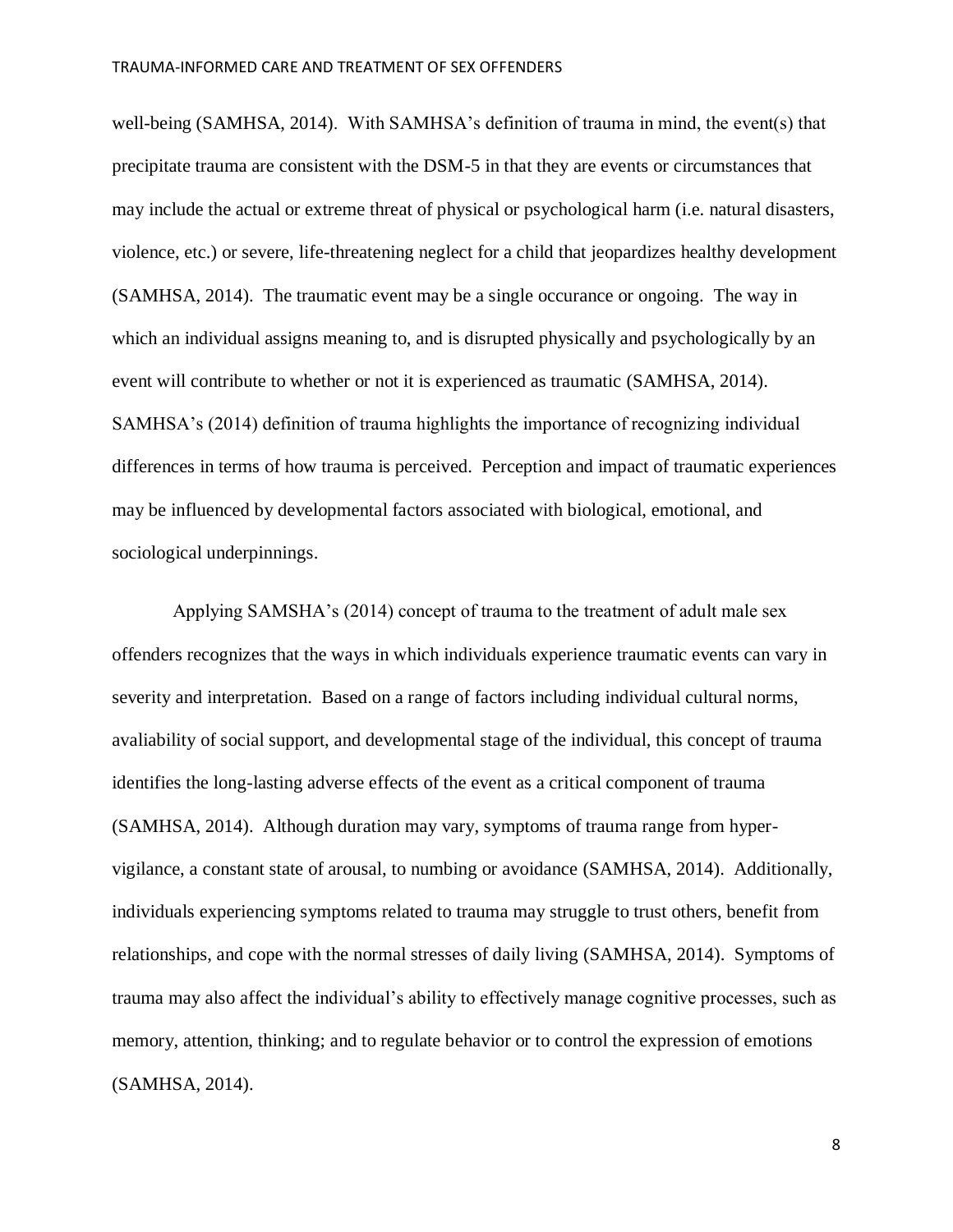For the purpose of understanding trauma as it relates to men participating in sex offender treatment programs, SAMHSA (2014) highlights the importance in understanding that individual interpretation of traumatic events can vary. SAMHSA's (2014) definition of trauma also clearly articulates the lasting impact that traumatic experiences can have on individual wellbeing as it relates to maladaptive cognitive processing and interpersonal relationships. This directly shows a relationship to the development of criminal behavior.

# Adverse Childhood Experiences (ACEs)

In considering best practices with men who commit sexual offenses, it is important to view the individual from a lens that looks at each client as part of a larger system of experiences that has shaped who he has become. In part, this requires a detailed look at early childhood experiences. Alaggia and Millington (2008) state that exploration of childhood experiences can be used as a tool to identify the presence of traumatic experiences that may serve as potential barriers in achieving treatment goals. While trauma in and of itself, does not cause a child to become a sex offender, the culmination of adverse childhood experiences can be a contributing factor to the development of sexual deviancy and a precursor to difficulties in forming healthy sexual relationships as adults (Alaggia & Millington, 2008). The Adverse Childhood Experiences (ACEs) study categorizes formative childhood experiences into three groups: abuse, neglect, and family/household challenges. Each category is further divided into the following multiple subcategories.

Abuse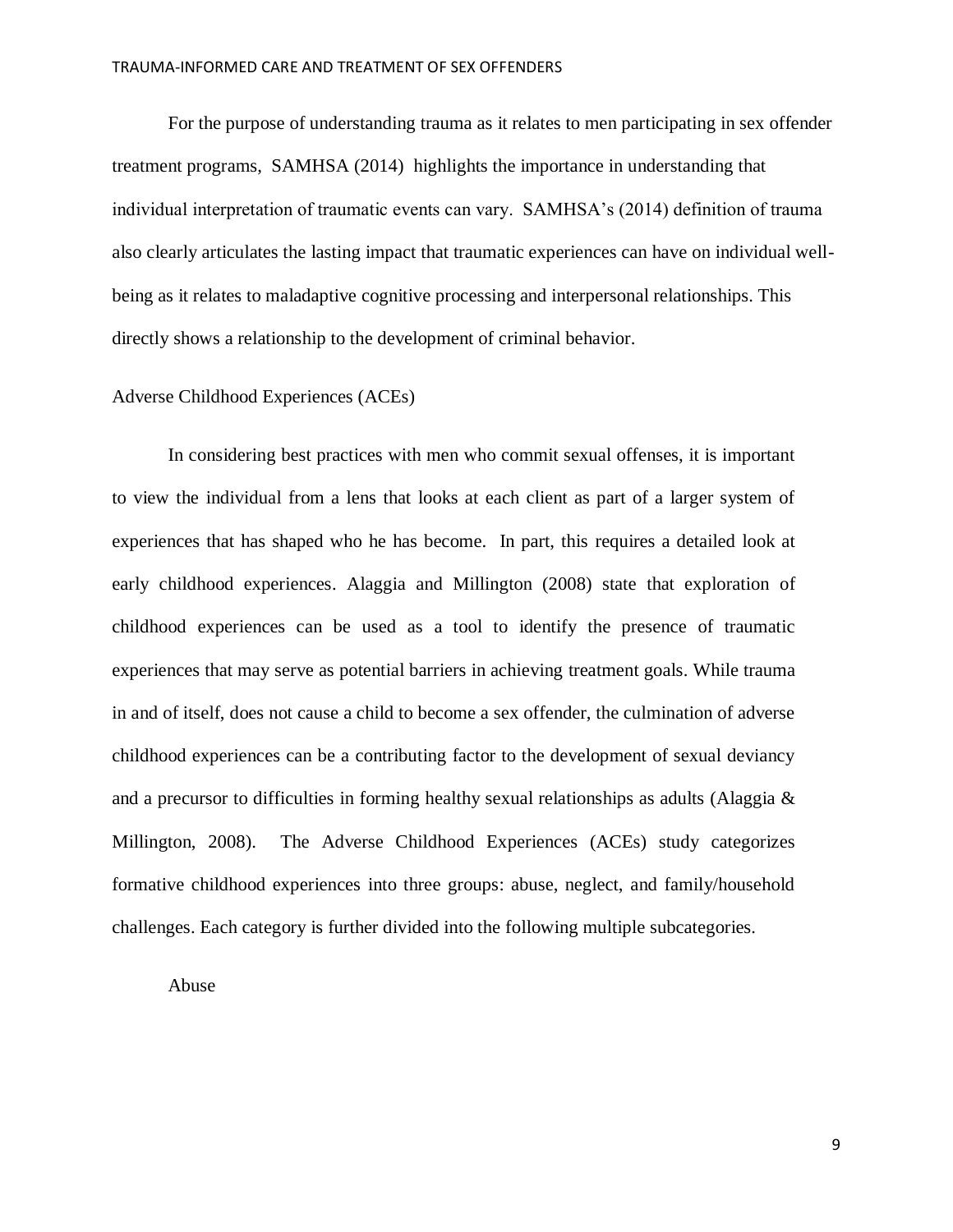- Emotional abuse: A parent, stepparent, or adult living in your home swore at you, insulted you, put you down, or acted in a way that made you afraid that you might be physically hurt.
- Physical abuse: A parent, stepparent, or adult living in your home pushed, grabbed, slapped, threw something at you, or hit you so hard that you had marks or were injured.
- Sexual abuse: An adult, relative, family friend, or stranger who was at least 5 years older than you touched or fondled your body in a sexual way, made you touch his/her body in a sexual way, or attempted to have any type of sexual intercourse with you.

# Household Challenges

- Mother treated violently: Your mother or stepmother was pushed, grabbed, slapped, had something thrown at her, kicked, bitten, hit with a fist, hit with something hard, repeatedly hit for over at least a few minutes, or ever threatened or hurt by a knife or gun by your father (or stepfather) or mother's boyfriend.
- Household substance abuse: A household member was a problem drinker or alcoholic or a household member used street drugs.
- Mental illness in household: A household member was depressed or mentally ill or a household member attempted suicide.
- Parental separation or divorce: Your parents were ever separated or divorced.
- Criminal household member: A household member went to prison.

# Neglect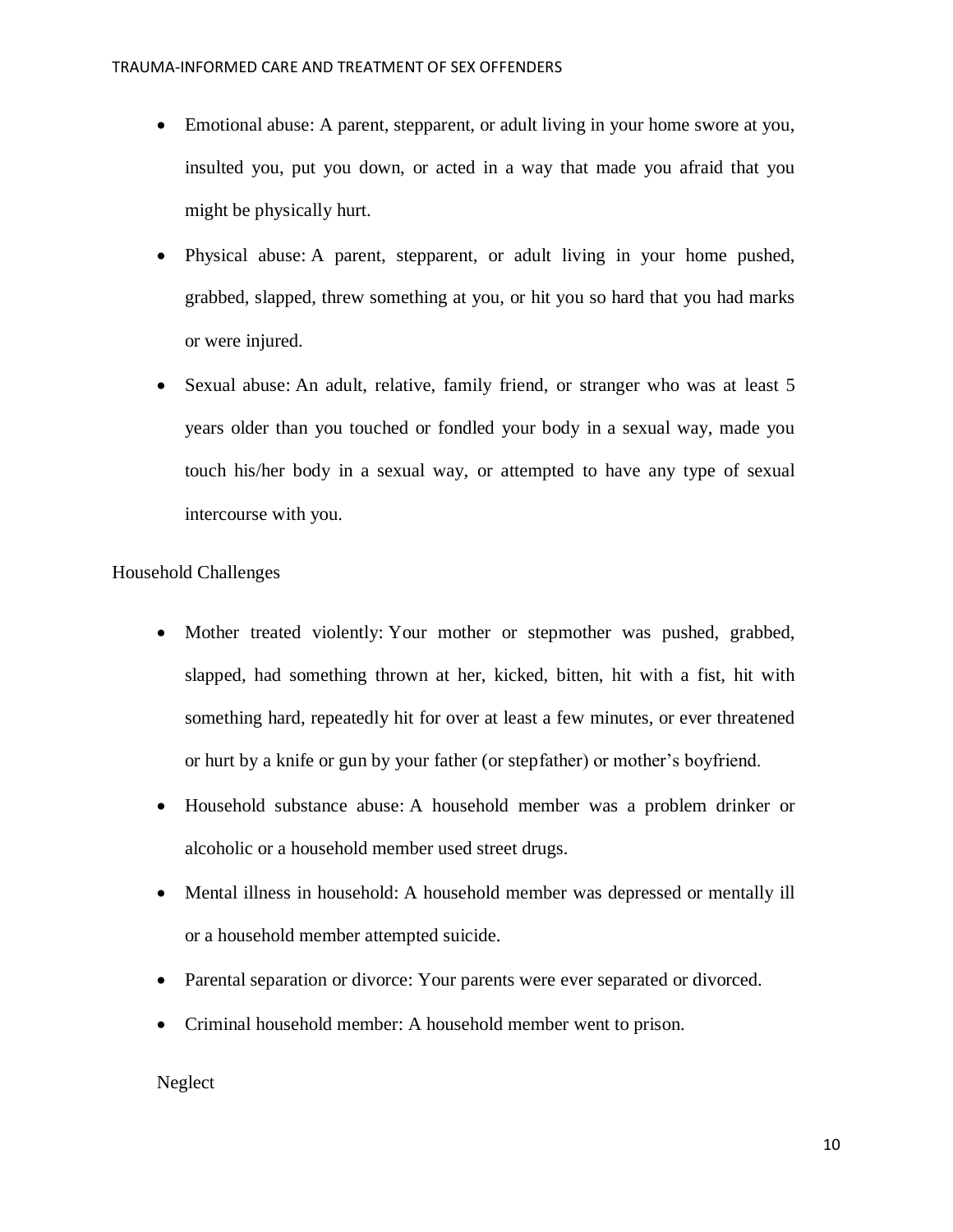- Emotional neglect: Adults in your family did not help you feel important or special, you did not feel loved, people in your family did not look out for each other and feel close to each other, and your family did not provide a source of strength and support.
- Physical neglect: Your parents did not take care of you, protect you, and take you to the doctor if you needed it, you didn't have enough to eat, your parents were too drunk or too high to take care of you, and you had to wear dirty clothes.

(Center for Disease Control, 2016)

Prevalence of Childhood Trauma in Adult Male Sex Offenders

As treatment with individuals who commit sex offenses continues to evolve, growing empirical evidence supports the finding that trauma in the form of ACEs is often identified among the sex offender population (Dutton & Hart, 1992; Levenson, 2014; Wolff & Shi, 2012). According to Wolff and Shi (2012), 56% of incarcerated adult men have experienced physical childhood trauma. Additionally, 1 in 6 incarcerated men in the United States have experienced physical or sexual abuse before the age of 18 and an additional 25% experienced some form of emotional abuse as children (Dutton & Hart, 1992; Levenson, 2014; Wolff & Shi, 2012).

Social Problems and Impact Associated with Childhood Trauma in Sex Offenders

It is important to understand the impact that early childhood trauma has on individuals who sexually offend. Baldwin, Faupel, Leversee, Lobanov-Rostovsky, Przybylski, Rich, and Seto ( 2013) report that both biological and social learning factors influence the development of sexual offending behaviors. With the understanding that all individulas seek to have their basic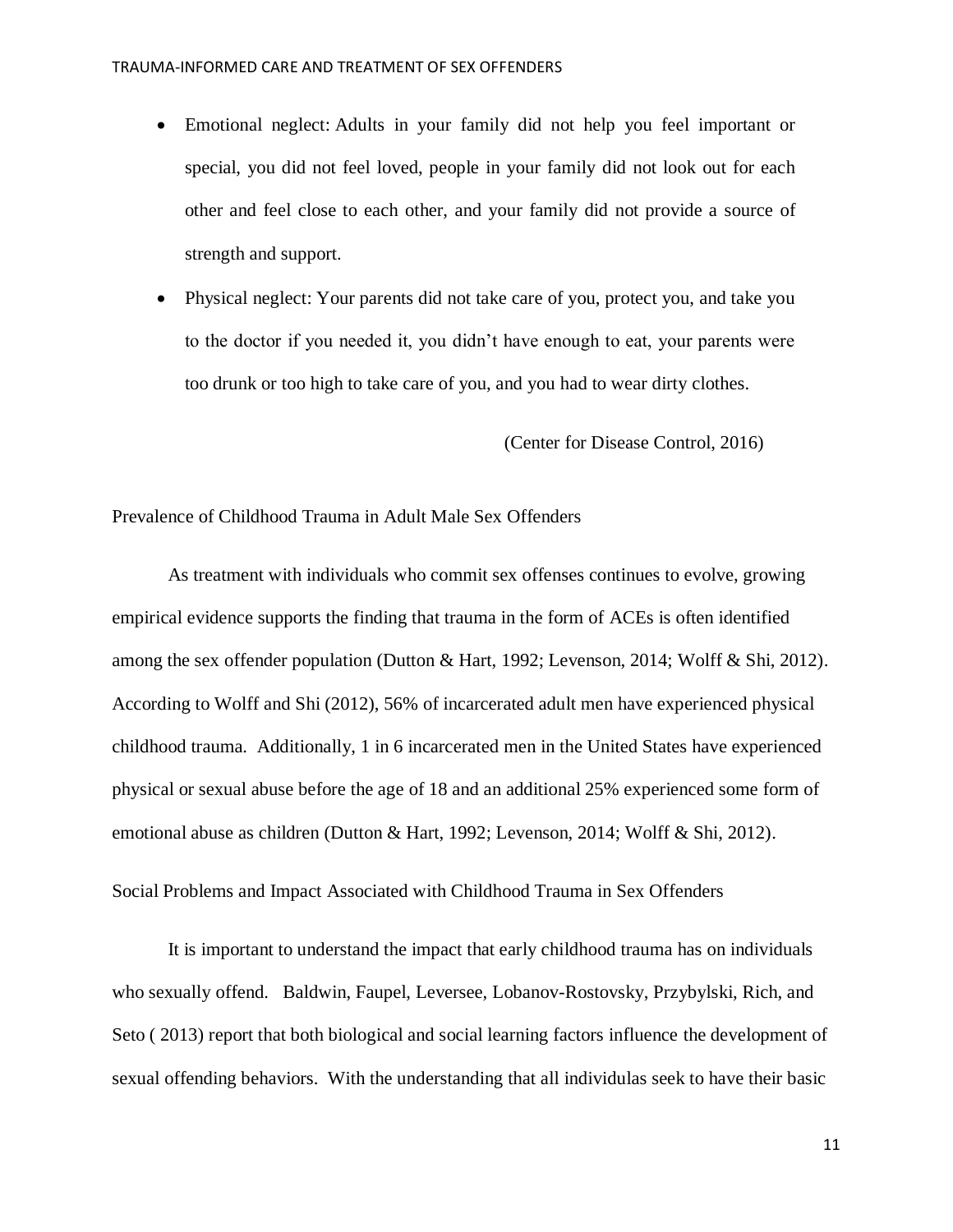needs met, how this is accomplished largely depends on each individual's environmental experiences (Alaggia & Millington, 2008; Baldwin, et al., 2013). Baldwin, et al. (2013) also state that individuals learn how to meet their needs through their environment . This is accomplished appropriately through the early interactions and development of relationships with healthy caregivers or inappropriately through violence and unhealthy caregiver relationships (Baldwin, et al., 2013). This research posits that childhood trauma can lead to maladaptive coping strategies, as well as issues related to attachment and intimacy, which can lead to abusive behaviors (Baldwin, et al., 2013; Briere & Scott, 2015).

Physical, sexual, or emotional childhood trauma increases the risk for violence, aggression, and criminality in adulthood (Wolff  $\&$  Shi, 2012). While not all children who experience childhood trauma go on to commit sexual offenses, the research highlights the fact that a large majority of the individuals who commit sexual offenses have experienced some form of childhood trauma (Dutton & Hart, 1992; Levenson, 2014; Wolff & Shi, 2012). Men convicted of child abuse, domestic violence, stalking, and sexual offending have significantly higher instances of ACEs when compared to those in the general population (Wolff & Shi, 2012). Furthermore, there is a clear association between childhood adversity (as indicated by higher ACE scores) and sexual offending. Male sex offenders reported three times the rate of childhood sexual abuse when compared to general population male offenders (Levenson, 2014). In a study of 679 sex offenders, 42% reported child physical abuse, 38% reported sexual abuse and 38% reported emotional neglect (Levenson, 2014). Additional research states that individual risk for lasting adverse effects of childhood trauma, such as cognitive distortions and criminal behavior, increases significantly in relation to the number and duration of adverse childhood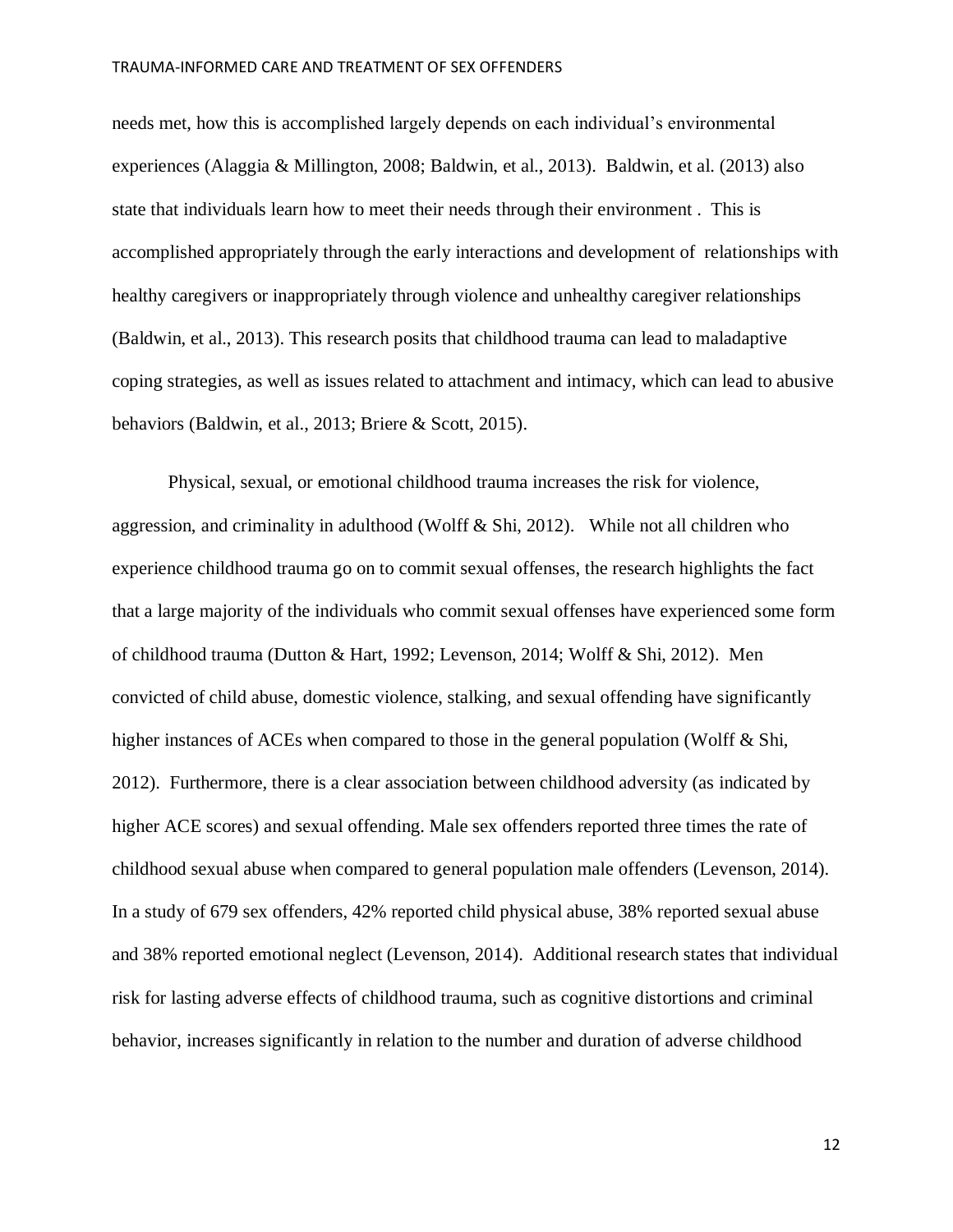experiences (Baldwin, et al., 2013; Center for Disease Control, 2016; Dutton & Hart, 1992; Levenson, 2014).

# Unresolved Trauma and Poor Treatment Outcomes

The Substance Abuse and Mental Health Services Administration (SAMHSA) states that the association between unresolved childhood trauma and involvement in the criminal justice system indicates a growing need to redefine the ways in which individuals who are involved in the system are viewed as well as the systems with which those individuals interact (SAMHSA, 2014). Similarly, unresolved trauma can serve as a barrier for successful treatment outcomes, which subsequently increases the risk of re-offense.

Research indicates that with appropriate support and intervention, individuals who have experienced childhood trauma have the potential to overcome adverse experiences (Alaggia  $\&$ Millington, 2008; Briere & Scott, 2015; Epperson, Wolf, Morgan, Fisher, Frueh, & Huening, 2011; Levenson, 2014). For adult male sex offenders, the potential to address adverse childhood experiences during sex offender treatment encourages increased individual capacity for healing and as such, increases capacity for positive change (Alaggia & Millington, 2008). An increased capacity for lasting change and overall wellness decreases an individual's risk of re-offense (Beech, Mandeville-Norden, & Goodwill, 2012; Bosma, Kunst, Reef, Dirkzwager, & Nieuwbeerta, 2016; Duwe & Goldman, 2009; Epperson, Wolf, Morgan, Fisher, Frueh, & Huening, 2011).

# Trauma-Informed Care Principles

According to SAMHSA (2014) trauma-informed care, or a trauma-informed approach is based on the understanding that, "all people at all levels of the organization or system have a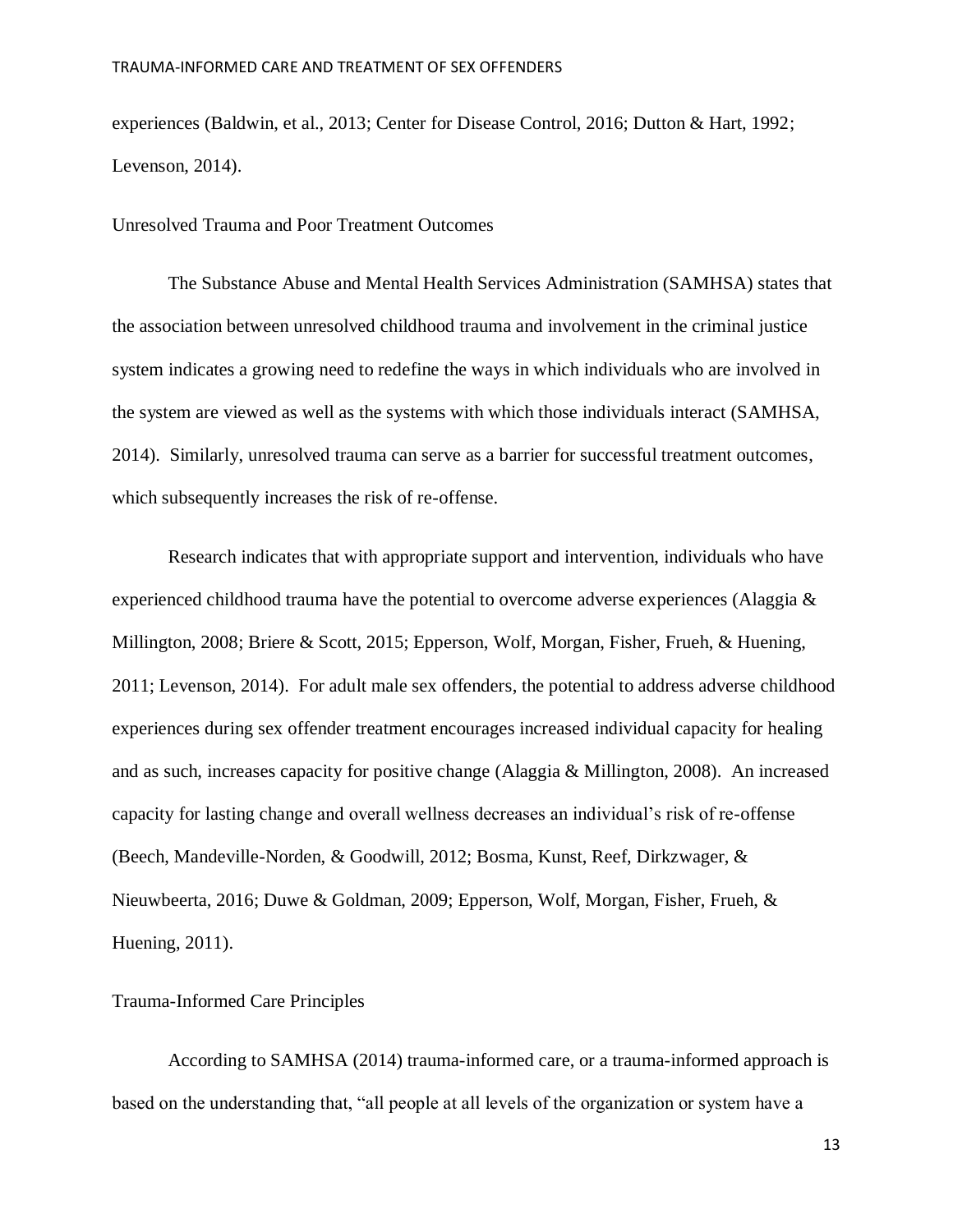basic realization about trauma and understand how trauma can affect families, groups, organizations, and communities as well as individuals" (SAMHSA, 2014). More than simply understanding trauma, the principles of a trauma-informed approach recognize that individual behaviors and coping strategies should be viewed within the context of trauma and as such, may be in response to the individual's experience of traumatic events (Levenson, 2014). These behaviors and coping strategies may be displayed regardless of whether the traumatic event(s) is currently being experienced. Additionally, SAMHSA (2014) states that while the experience of trauma correlates with substance abuse and mental health disorders, trauma-informed care should not be limited to these behavioral health service areas. The principles of trauma-informed care should also be considered as fundamental to other systems of care such as child protection, criminal justice, primary health care, peer-run and community organizations as it is often a barrier to positive outcomes in those areas as well (SAMHSA, 2014).

According to SAMHSA (2014), trauma-informed care service providers recognize the signs of trauma as exhibited in various populations and individuals. Trauma-informed care systems and organizations recognize the vast impact of trauma and appreciate the potential paths of recovery. These systems and organizations are able to distinguish the signs and symptoms of trauma in the individuals they serve and respond by integrating knowledge about trauma into policies, procedures, and practices that aim to avoid re-traumatization (SAMHSA, 2014). Moreover, SAMHSA (2014) identifies the response of an organization, program, or system as one that applies the principles of a trauma-informed approach to all areas of functioning, integrating an understanding that the experience of traumatic events impacts all people involved, whether directly or indirectly (SAMHSA, 2014). Lastly, an organization's approach to traumainformed care seeks to resist re-traumatization of clients and staff and promotes an environment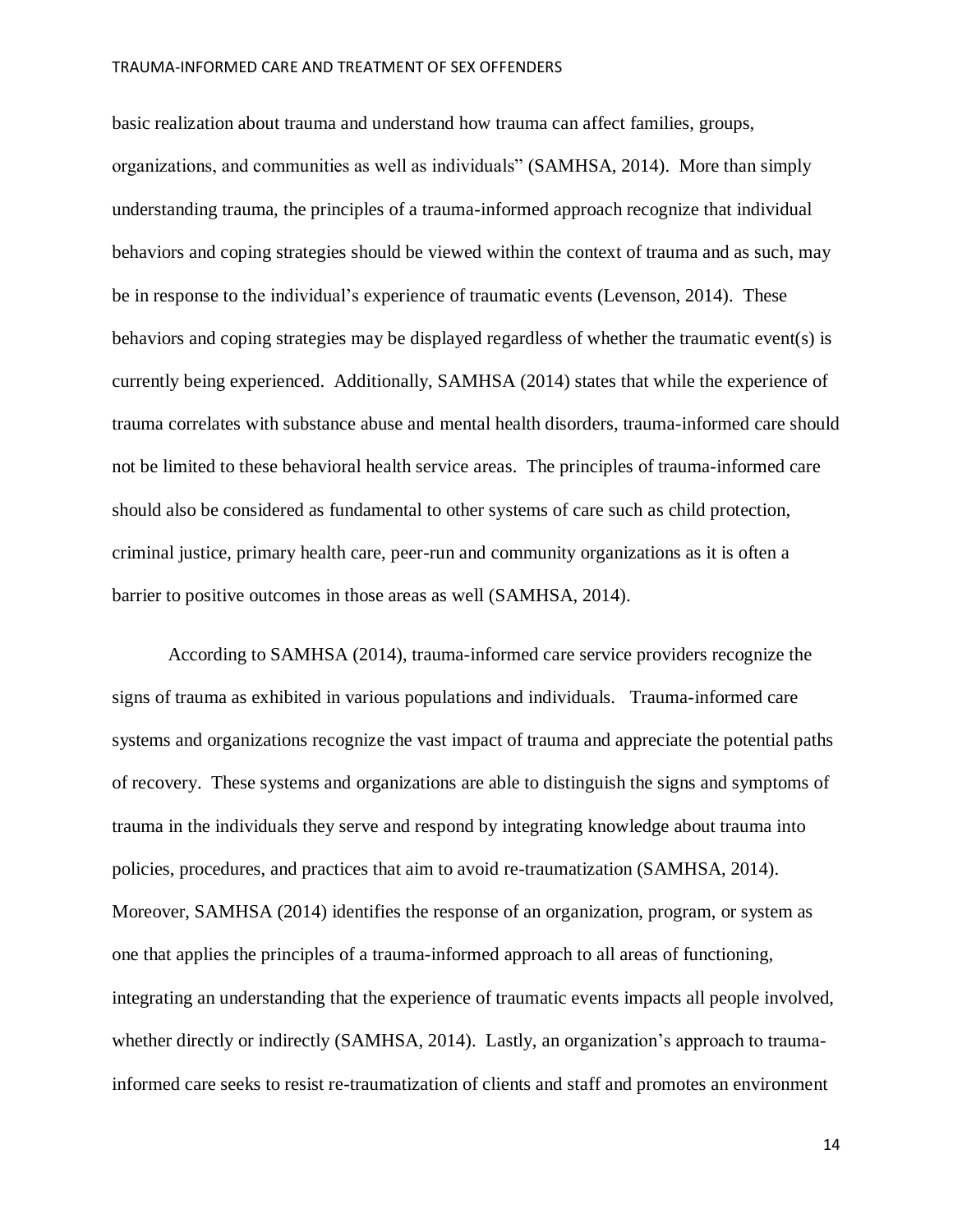that is psychologically and physically safe (SAMHSA, 2014). With these things in mind, SAMHSA identifies the following six key principles of a trauma-informed approach: safety, trustworthiness and transparency, peer support, collaboration and mutuality, empowerment, and cultural, historical, and gender issues (SAMHSA, 2014).

Similar to the person-in-environment perspective, the principles behind trauma-informed care promote a greater awareness in regard to the influence of adverse childhood experiences on the formation of maladaptive behaviors in adult male sex offenders (Levenson, 2014). Each client is viewed as an individual whose unique life experiences impact capacity for change as well as ability to achieve treatment success. The principles of trauma-informed care service delivery are based on the understanding that the impact of early childhood trauma often influences behavior across the lifespan (Briere & Scott, 2015; Cassidy, Jones, & Shaver, 2013; Center for Disease Control, 2016). For this reason, trauma-informed care service providers optimize a client-centered environment in which maladaptive behaviors are viewed and responded to within the context of traumatic experiences (Alaggia & Millington, 2008; Dutton & Hart, 1992). Trauma-informed services focus on safety, seek to reduce trauma triggers, provide rehabilitation counseling, and create opportunities to develop individual pro-social and nonharmful coping skills (Levenson, 2014).

Trauma-informed service principles aim to reduce disempowering relational patterns by modeling respectful and collaborative client/therapist interactions (Levenson, 2014). Similarly, trauma-informed care principles highlight the necessity of creating a safe therapeutic environment that fosters self-empowerment through skill-building and emphasis on individual strengths and decision making (Levenson, 2014). Through this process, the helping relationship attempts to model healthy boundaries and respectful interpersonal communication while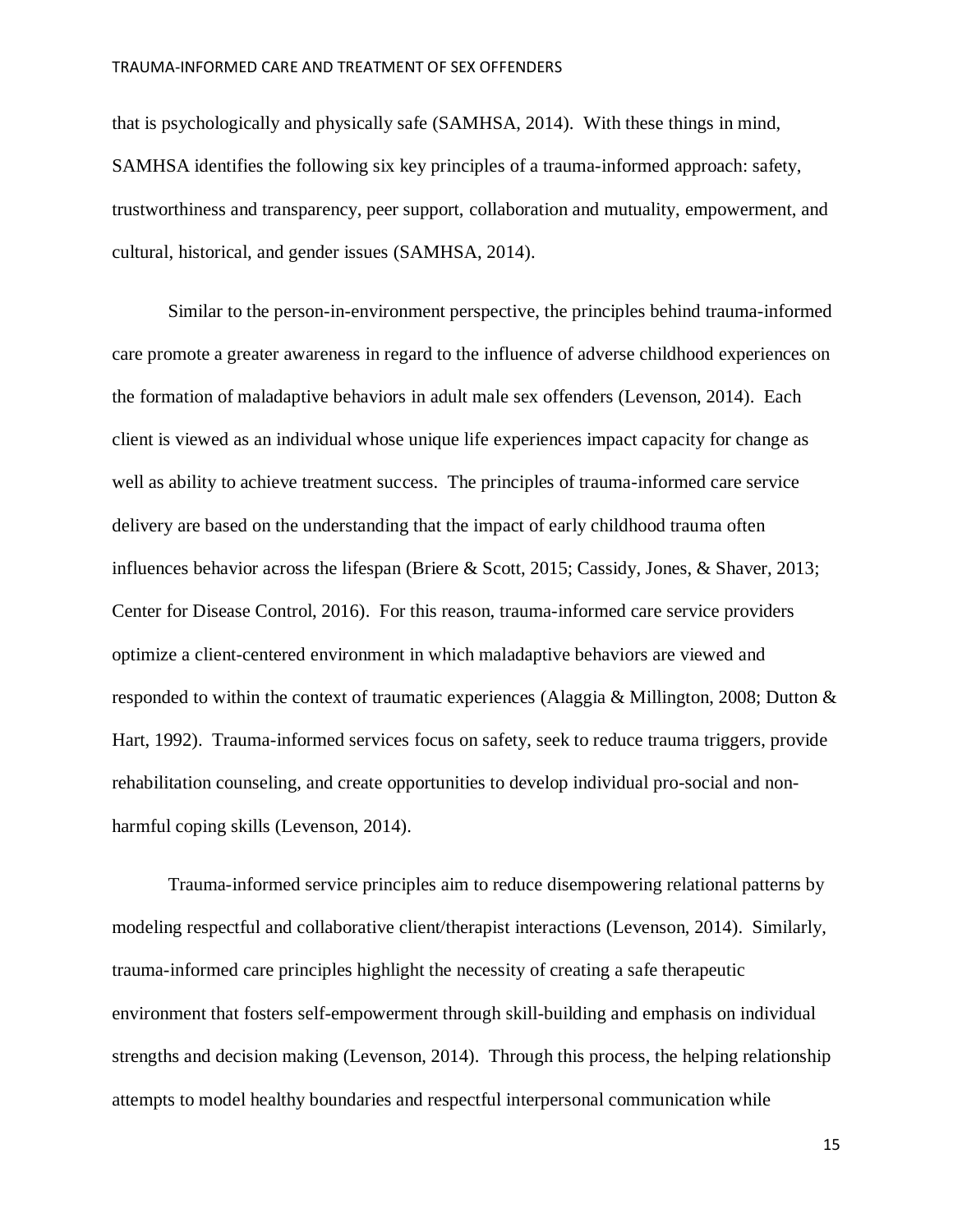encouraging corrective emotional experiences and improved relational skills (Briere & Scott, 2015; Duwe & Goldman, 2009; Epperson, Wolf, Morgan, Fisher, Frueh, & Huening, 2011; Levenson, 2014).

A trauma-informed approach recognizes that trauma can have a significant impact on an individual's identity and sense of self. Within the context of trauma-informed care the clinician can better understand how traumatic experiences shape the client's assumptions about the world. This increases the clinician's capacity to encourage the client to construct healthy strategies to organize and understand coping skills, behaviors, and relationships (Levenson, 2014). Traumainformed care emphasizes a holistic approach to understanding the individual within the context of his/her life experiences. Maladaptive skills and behaviors that were once believed necessary for survival are reframed as current barriers impacting the individual's ability to achieve prosocial goals and establish intimate relationships and healthy boundaries (Levenson, 2014).

Based on this knowledge, integrating the principles of trauma-informed care into existing evidence-based sex offender treatment for adult men has the potential to reduce risk of re-offense and increase positive outcomes and community safety (Alaggia & Millington, 2008; Baldwin, et al., 2013; Beech, Mandeville-Norden, & Goodwill, 2012; Bosma, Kunst, Reef, Dirkzwager, & Nieuwbeerta, 2016; Duwe & Goldman, 2009; Epperson, Wolf, Morgan, Fisher, Frueh, & Huening, 2011; Levenson, 2014). In viewing the client who has been convicted of sexually offending through the multi-dimensional lens of Ecological Systems Theory treatment goals are more suited to addressing the client's needs and capacity for change.

Bronfenbrenner's Ecological System's Theory (1994) states that behavior is influenced by a variety of systems that interact and influence how an individual views him/herself within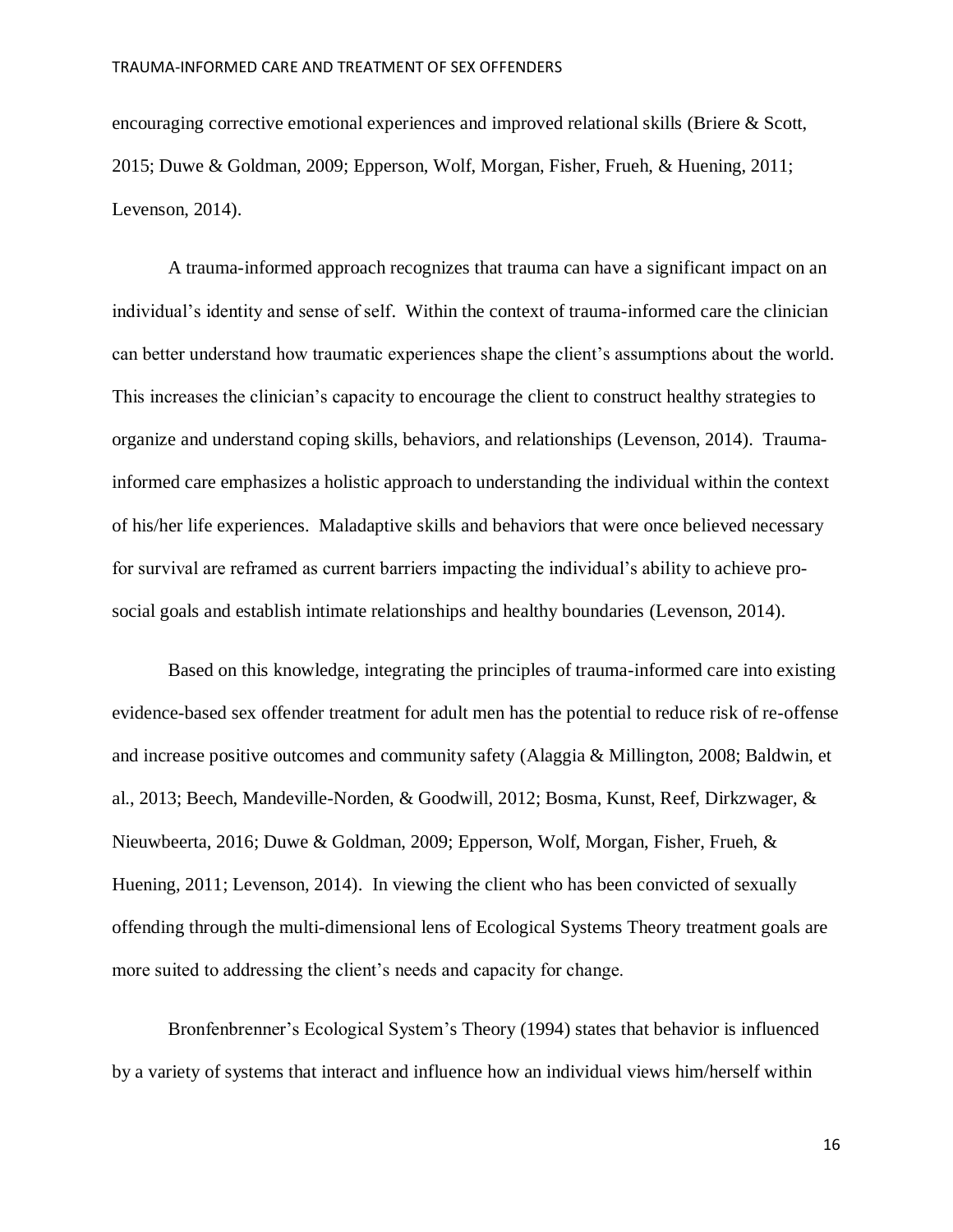the context of those systems (Hepworth, Rooney, Rooney, & Strom-Gottfried, 2017). It recognizes that an individual's childhood experiences and relationships with caregivers and peers, as well as socioeconomic status, sexual orientation, and culture are among many factors that influence how he/she thinks and responds to his/her environment (Hepworth, Rooney, Rooney, & Strom-Gottfried, 2017). According to Ecological Systems Theory the inherent qualities of a child and his environment interact to influence how he will grow and develop (Hepworth, Rooney, Rooney, & Strom-Gottfried, 2017). Through this approach Bronfenbrenner stressed the importance of studying a child in the context of multiple environments, also known as ecological systems in the attempt to understand his development.

# Sex Offender Treatment Concepts

The treatment of individuals convicted of sexual offenses is intended to reduce and/or prevent the recurrence of offending. Evidence-based sex offender programs for adult men target specific areas that have been proven to impact social and psychological factors linked to sexual offending (Yates, Prescott, & Ward, 2010). Cognitive behavioral treatments in conjunction with the Risk/Need/Responsivity model are two specific methods of intervention that are widely accepted and have been shown to be effective in reducing recidivism (Beech, Mandeville-Norden, & Goodwill, 2012; Duwe & Goldman, 2009; Lovins, Lowenkamp, & Latessa, 2009; McGrath, Hoke, & Vojtisek, 1998; Traver & Mann, 2014; Yates, Prescott, & Ward, 2010). The Good Lives Model uses cognitive behavioral treatment and Risk/Need/Responsivity as a cohesive approach designed specifically for the treatment of sexual offenders.

#### Cognitive Behavioral Treatment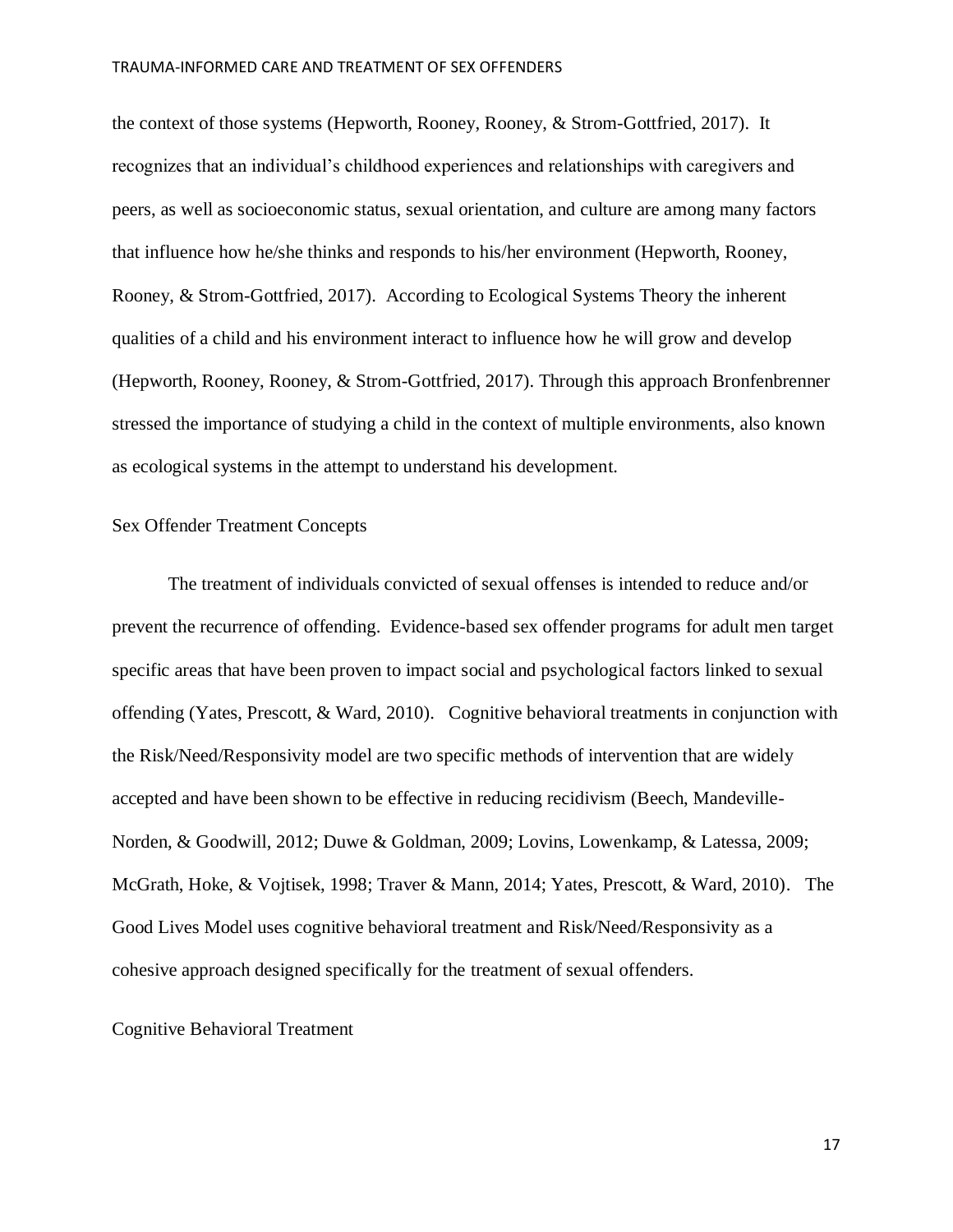Cognitive behavioral treatment (CBT) assumes that most people can become conscious of their own thoughts and behaviors and then make positive changes to them. It recognizes that a person's thoughts are often the result of experiences, and behavior is often influenced and prompted by these thoughts. The foundation of CBT rests on the principle that cognition, affect, and behavior are linked and as such, each influences the other (Yates, Prescott, & Ward, 2010). Cognitive behavioral treatment places responsibility in the hands of the individual, while supplying him/her with the appropriate tools to achieve success (Bosma, Kunst, Reef, Dirkzwager, & Nieuwbeerta, 2016). Unlike other approaches to psychotherapy, CBT puts the focus on the present and future rather than the past. While it does not deny that a person's past can shape their future, the focus of CBT remains on things that are fluid and changeable, such as learning the skills necessary to solve problems and achieve legitimate goals without the use of violence or criminogenic behaviors (Latessa, 2009).

Cognitive behavioral treatment recognizes sexual offending as a pattern of behavior that develops over time in response to learned behaviors and beliefs (Yates, Prescott, & Ward, 2010). For this reason, treatment concentrates on developing individual client skills to recognize distorted or unrealistic thinking when it happens, and then focuses on changing that thinking or belief to reduce or eliminate problematic behavior (Feucht & Holt, 2016). Characteristics of distorted thinking may include poor problem solving and decision making, inability to consider the effects of one's behavior, egocentric viewpoint and lack of trust in others, inability to reason and accept responsibility for wrongdoing, impulsivity, and lack of self-control (Ferguson & Wormith, 2012). Multiple studies have shown that CBT programs can be highly successful in attacking the core issues of an offender's behavior and essentially reprograming those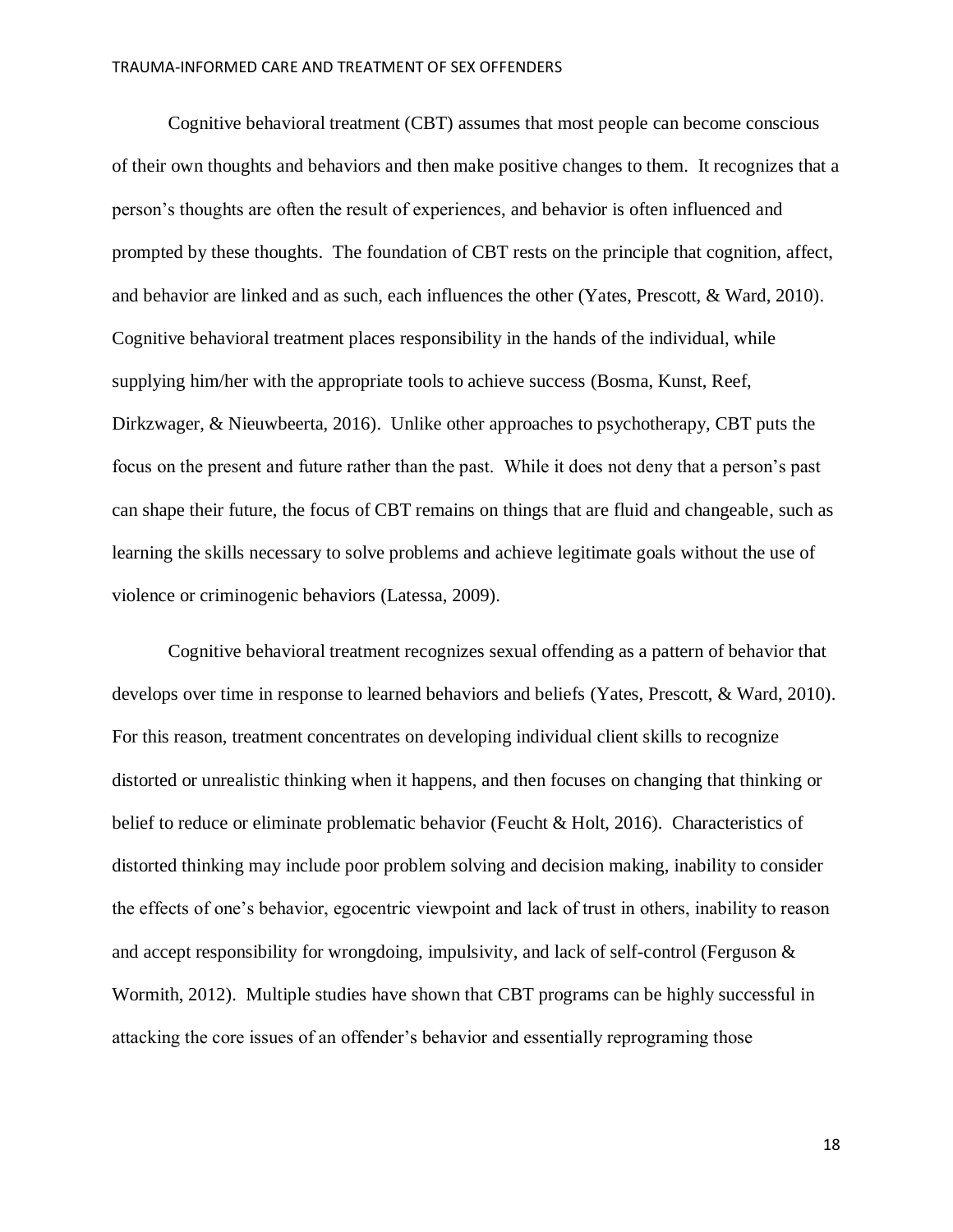problematic thought processes (Beech, Mandeville-Norden, & Goodwill, 2012; Bosma, Kunst, Reef, Dirkzwager, & Nieuwbeerta, 2016; Ferguson & Wormith, 2012).

One such study conducted by Beech, Mandeville-Norden and Goodwill (2012) found that of the 413 criminal offenders who participated in cognitive behavioral treatment programs, 40% showed a significant reduction from pretreatment risk assessment scores to post treatment risk assessment scores. Beech, Mandeville-Norden and Goodwill (2012) followed CBT program participants for four years after program completion and noted that only 12% of the sample group had recidivated within the follow-up period. Lovins, Lowenkamp, and Latessa, (2009) conducted a systematic review to evaluate over 22,000 convicted sex offenders to determine the effectiveness of cognitive behavioral treatment in reducing recidivism. One of the reviewed studies was comprised of 217 felony offenders; 121 individuals were required to attend CBT treatment, and 96 individuals were not required to attend CBT treatment. Bivariate analysis at six months post-program completion noted that 23% of the treatment group had recidivated versus a 36% recidivism rate for the control group (Lovins, Lowenkamp, & Latessa, 2009).

Yates, Prescott, and Ward (2010) state that in regard to the treatment of sexual offenders, sexual offending is believed to be a pattern of behavior that has developed over time through modeling and learning. Furthermore, this behavior has been sustained through reinforcing thoughts and actions that foster deep-rooted recurring reactions to circumstances that support the individual's desire to sexually offend (Yates, Prescott, & Ward, 2010). The goal of CBT treatment is to encourage clients to develop, enhance, and reinforce prosocial skills while addressing cognitive development and cognitive restructuring (Yates, Prescott, & Ward, 2010). Individuals who committ sexual offenses often endorse a distorted view of themselves and their behavior. Cognitive distortions or deficits in critical thinking contribute to the risk of offending;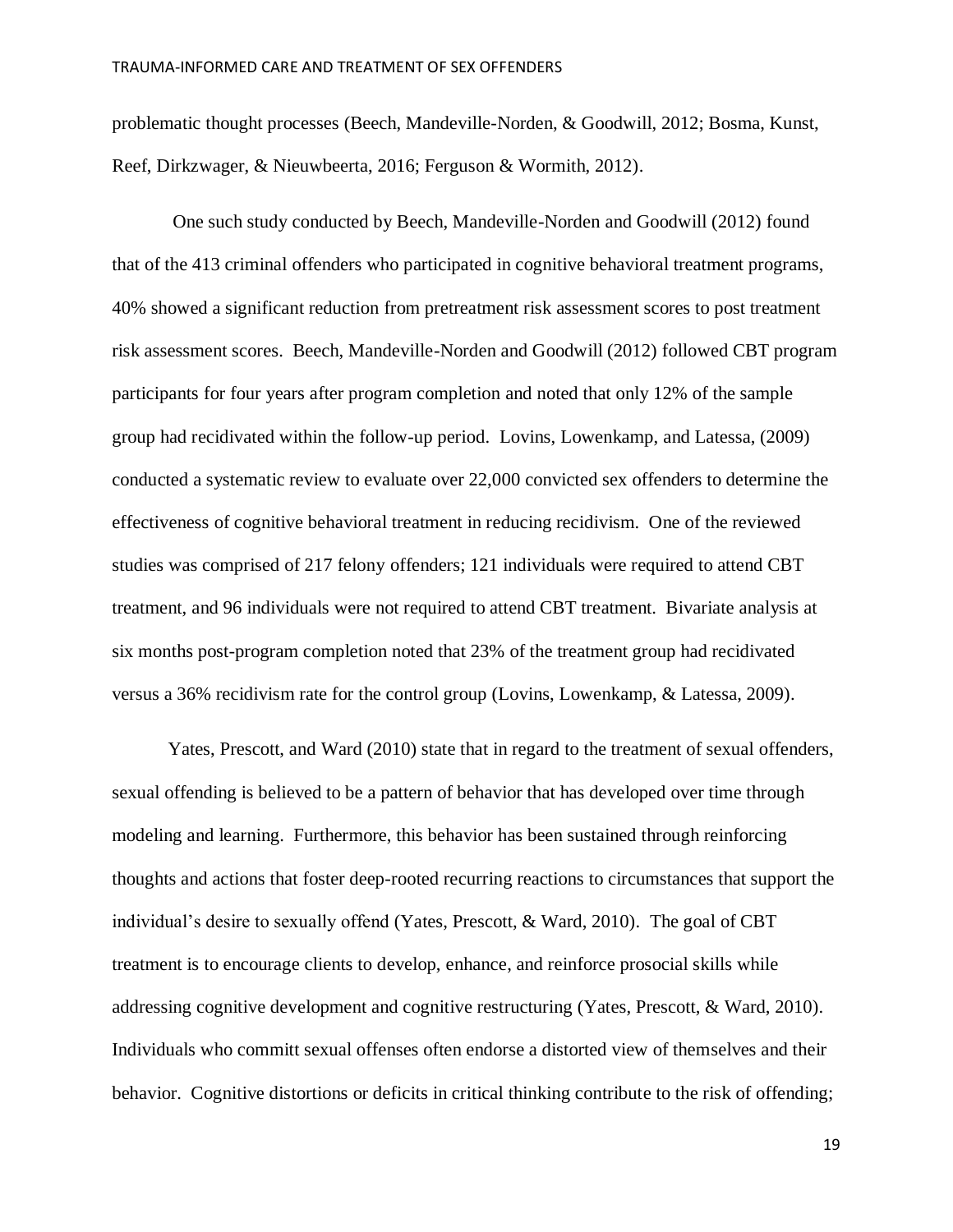CBT-based treatment encourages competencies that will enable individuals to effectively manage life circumstances and difficulties without reoffending. Addressing cognitive development focuses on individual thinking deficits by teaching problem solving skills, moral reasoning and social skills (Yates, Prescott, & Ward, 2010). Cognitive restructuring, on the other hand, focuses on an individual's thinking distortions by addressing attitudes, thinking habits and beliefs (Yates, Prescott, & Ward, 2010).

#### Risk, Needs, and Responsivity

The principles behind Risk, Needs, and Responsivity, conversely, are based on patterns of criminal conduct (Yates, Prescott, & Ward, 2010). The risk principle states that the intensity of intervention should match the individual's risk level. Individual risk is determined based on assessment of the client's static or unchangeable re-offense factors and dynamic or changeable factors (Lovins, Lowenkamp, & Latessa, 2009). Static factors include young age, previous offense history, early onset of sexual offending, and specific offense characteristics such as male victims, stranger victims, and non-contact offenses (Yates, Prescott, & Ward, 2010). This means that intensive interventions are directed at individuals identified as high-risk offenders and less intense interventions are aimed at offenders who are less likely to re-offend.

The need principle relates to identifying intervention targets, or individual criminogenic needs. Criminogenic needs, also known as dynamic risk factors, are areas related to each individual's offending that are changeable (Andrews and Bonta, 2006). Treatment focus, therefore, is primarily aimed at reducing an individual's dynamic risk factors. Dynamic risk factors associated with risk for reoffending can vary in specificity from individual to individual. Typical criminogenic needs of men, who sexually offend however, generally fall into areas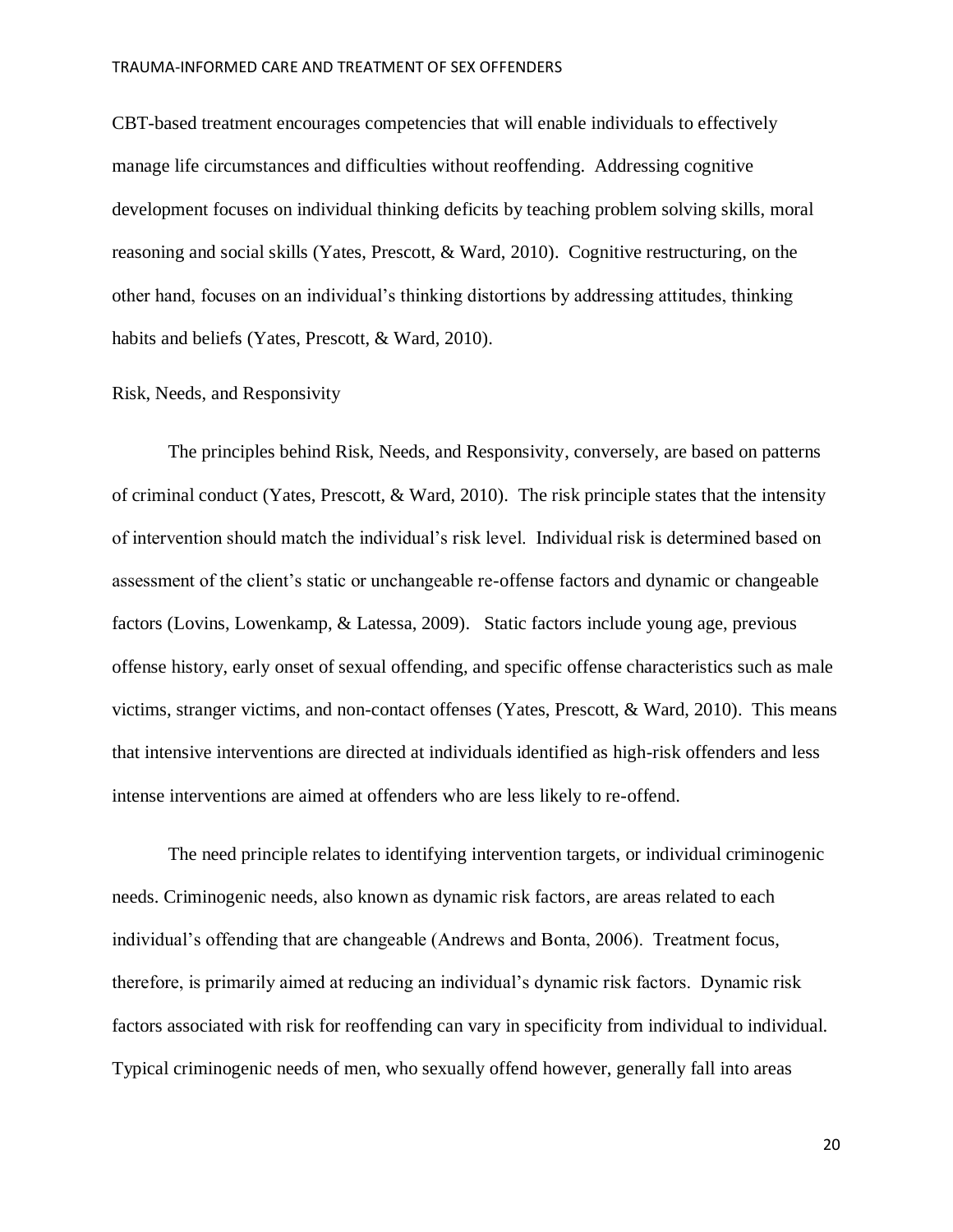related to treatment motivation, minimization or denial of offending behavior, and cognitive distortions (Traver & Mann, 2014). Criminal attitude and behavior, deviant sexual attitude, arousal, interest, and behavior, as well as sexual risk management deficits are also thought to be typical criminogenic areas of need for men who sexually offend (Yates, Prescott, & Ward, 2010). Equally significant are lifestyle instability concerns related to substance abuse and mental illness, and emotion management deficits such as impulsivity and poor problem solving skills, in addition to social competence deficits related to intimacy and pro-social relationships (Lovins, Lowenkamp, & Latessa, 2009; Traver & Mann, 2014; Yates, Prescott, & Ward, 2010).

Conversely, according to the needs principle directing intervention efforts at noncriminogenic needs such as low self-esteem and a history of ACEs will prove ineffective, given they do not have a direct link to recidivism (Andrews & Bonta, 2006; Hanson & Morton-Bourgon, 2005). The explicit targeting of non-criminogenic needs such as ACEs or childhood trauma are thought to be helpful in strengthening the therapeutic relationship and increasing treatment engagement (Yates, Prescott, & Ward, 2010). Yet, because these needs are viewed as non-criminogenic, targeting these areas is left to the discretion of the treatment team (Yates, Prescott, & Ward, 2010). At this point in time, effective criminogenic needs as treatment targets remain focused on the typical areas of need already mentioned for men who commit sexual offenses.

Lastly, the responsivity principle informs the delivery approach of interventions by identifying individual cognitive ability, learning style, culture, and other characteristics that may impact client progress and intervention success (Yates, Prescott, & Ward, 2010). Responsivity recognizes that such factors influence the effectiveness of the interaction between client and treatment process. Therefore, the treatment program must be reasonably adapted to match those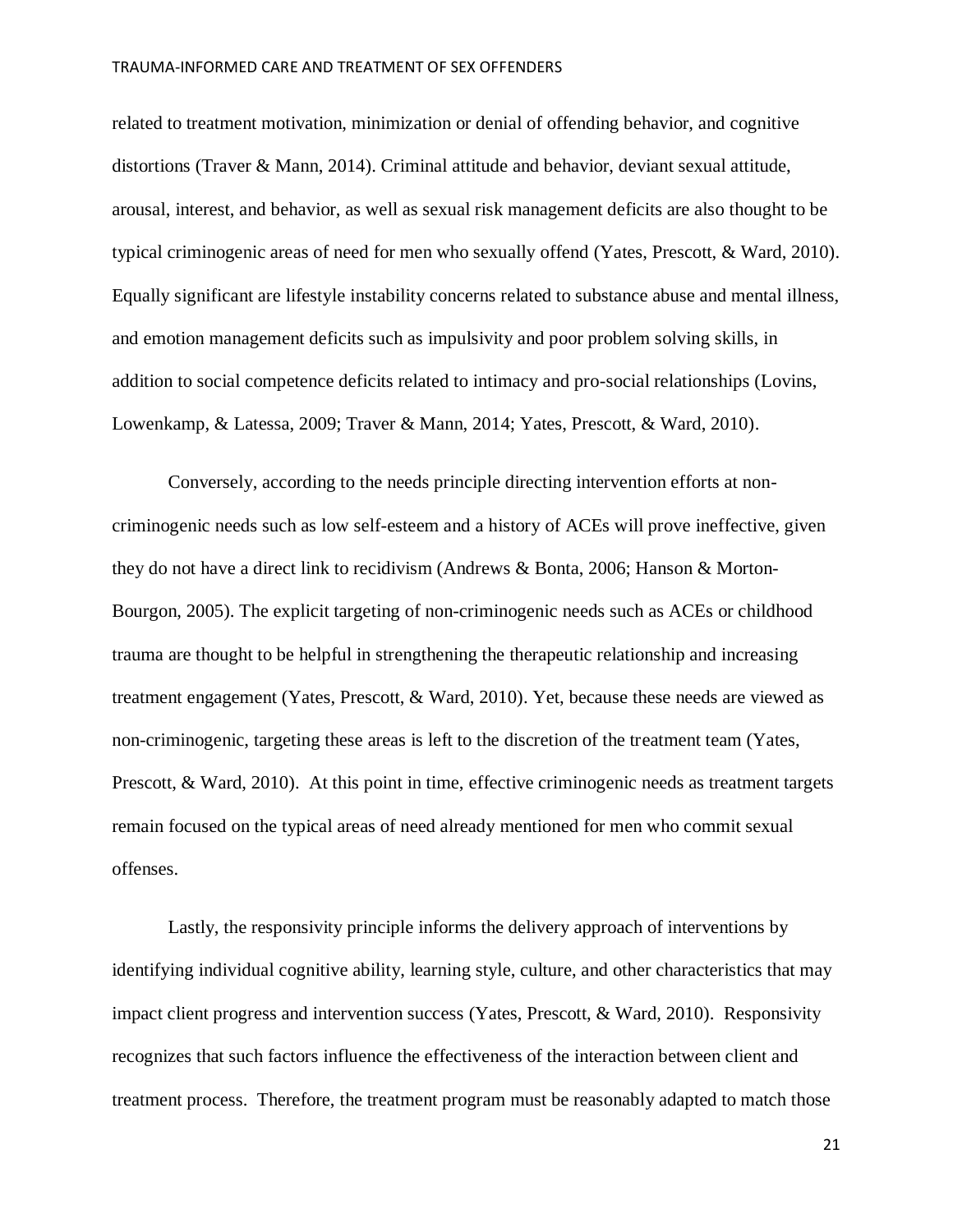individual client characteristics (Yates, Prescott, & Ward, 2010). Treatment adaptation can manifest as a treatment plan that incorporates chemical dependency treatment for individuals with a history of substance abuse or additional mental health services for clients diagnosed with mental illness. While the foundation of the treatment does not change with respect to the client being served, responsivity allows for matching service delivery to an individual's ability to receive treatment services (Yates, Prescott, & Ward, 2010).

#### The Good Lives Model

The Good Lives Model (GLM) is a strengths-based model that aims to equip clients with the necessary internal and external resources to live a life that is socially acceptable and personally meaningful (Yates, Prescott, & Ward, 2010). According to the GLM, offending results from flaws in an individual's life plan, and relates either directly and/ or indirectly to the pursuit of primary goods (Ward, Mann, & Gannon, 2006; Wilson & Yates, 2009). The Good Lives Model conceptualizes typical criminogenic needs as internal or external barriers towards living a good life. These are addressed within the broader strengths-based framework of the GLM. One of the advantages of the GLM is that it outlines the relationship between criminogenic needs and human needs by specifying their relationship to the pursuit of primary human goods (Ward, Mann, & Gannon, 2006). Based on psychological, social, biological and anthropological research, the Good Lives Model asserts that all human beings are goal-directed and predisposed to seek a number of primary human goods (Yates, Prescott, & Ward, 2010). Within this model people recognize primary goods as certain states of mind, personal characteristics, and experiences (Yates, Prescott, & Ward, 2010). Primary goods represent an individual's core values and life priorities; as such, these goods are recognized as inherently valuable and pursued for their own sake (Wilson & Yates, 2009).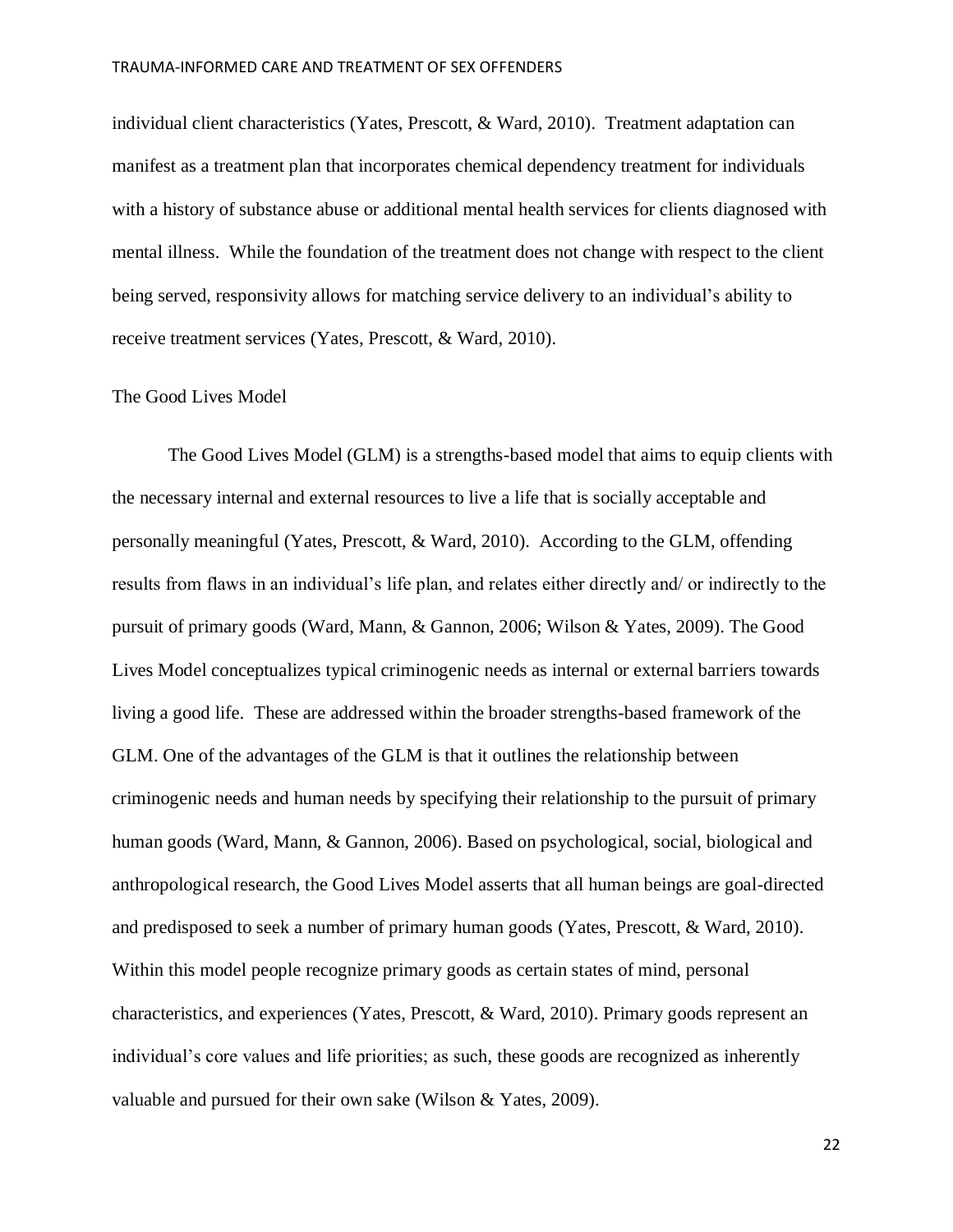Primary goods include life/healthy living and functioning, knowledge, excellence in play and work (including mastery experiences), excellence in agency/autonomy and selfdetermination, inner peace/freedom from emotional turmoil and stress, friendship/intimate, romantic and family relationships, community, spirituality/finding meaning and purpose in life, happiness, and creativity (Yates, Prescott, & Ward, 2010). The Good Lives Model assumes that all humans attempt to seek out the primary goods in varying degrees and that the individual importance of each good is reflective of that person's values and life priorities (Ward, Mann, & Gannon, 2006). Accordingly, the Good Lives Model places primary goods at the center of the individual's sense of who they are and what makes life meaningful.

Within this model, secondary goods provide concrete means of securing primary goods. Secondary goods represent the actions taken to achieve the goals identified as primary goods. For example, the primary good of excellence in play might be achieved through involvement in sports or other hobbies. Appropriate secondary goods represent socially acceptable means of securing primary goods that are incompatible with offending. Yates, Prescott, and Ward (2010) state that criminogenic needs always exert their influence on, or through, secondary goods. For example, relying on the criminogenic need of antisocial peers can be identified as an attempt to achieve the primary good of relatedness. The Good Lives Model assumes that all humans frame their lives around their core values and as such, follow an often implicit good life plan (Ward, Mann, & Gannon, 2006). The distinction comes when individuals, such as men who commit sexual offenses, have developed maladaptive or deviant core values that impact how they perceive and attempt to achieve a good life plan. The GLM provides comprehensive foundation for therapeutic intervention with adult male sex offenders. Ward, Mann, and Gannon (2006) state that the Good Lives Model encompasses the core principles of rehabilitation, promotes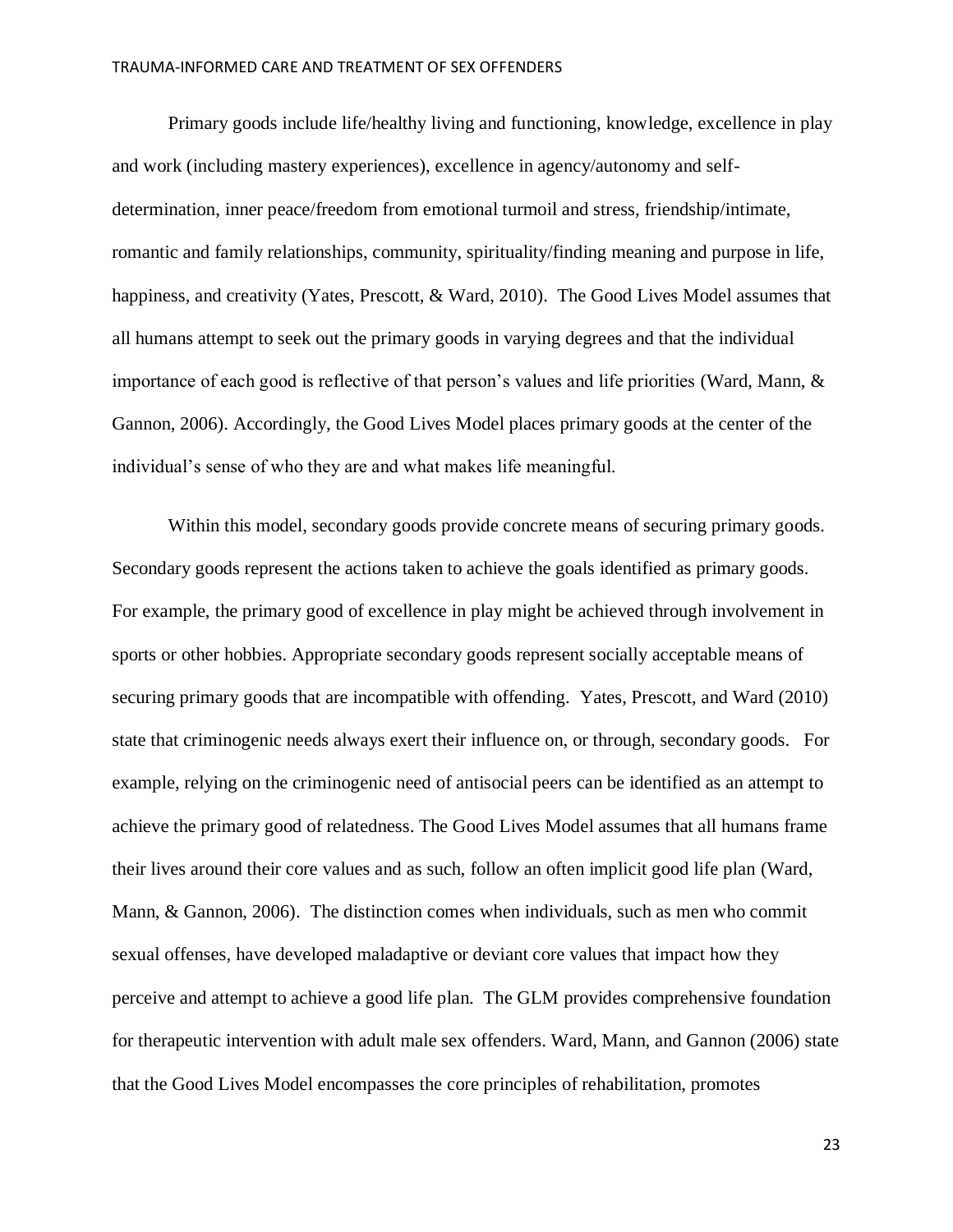explanation and individual understanding of sexual offending and its functions; and provides treatment implications that focus on goals (goods), self-regulation strategies, and ecological variables.

#### **Conceptual Framework**

**Attachment Theory.** According to Bowlby's (1969) theory of attachment, an individual begins to perceive the world through early experiences with his or her primary caregiver. When the relationship between the child and primary caregiver lacks continuity in response, and the nurturing required to forum a secure parental attachment, the child then develops an insecure attachment. Ainsworth and Bell (1970) further identified insecure attachment styles as characterized by three distinct patterns; avoidant, ambivalent, and disorganized. Avoidant attachment is associated with a history of rejection, neglect, or emotional remoteness by the primary caregiver; while ambivalent attachment is associated with caregiver inconsistency in meeting the child's needs (Ainsworth & Bell, 1970). Lastly, Ainsworth and Bell (1970) theorized that disorganized attachment is associated with abuse, neglect, and family chaos.

Recognizing the impact that childhood trauma can have on an individual's offending behaviors provide clinicians with a greater capacity to provide services relevant to the individual's needs. Attachment theory recognizes developmental factors that may serve as barriers during the treatment process, and impact treatment success. Attachment theory as defined by Bowlby (1969) and Ainsworth and Bell (1970) also provide an historical lens with which to view the client beyond that of a sexual offender, but as an individual whose life experiences have shaped how he behaves, responds, and interacts with the world.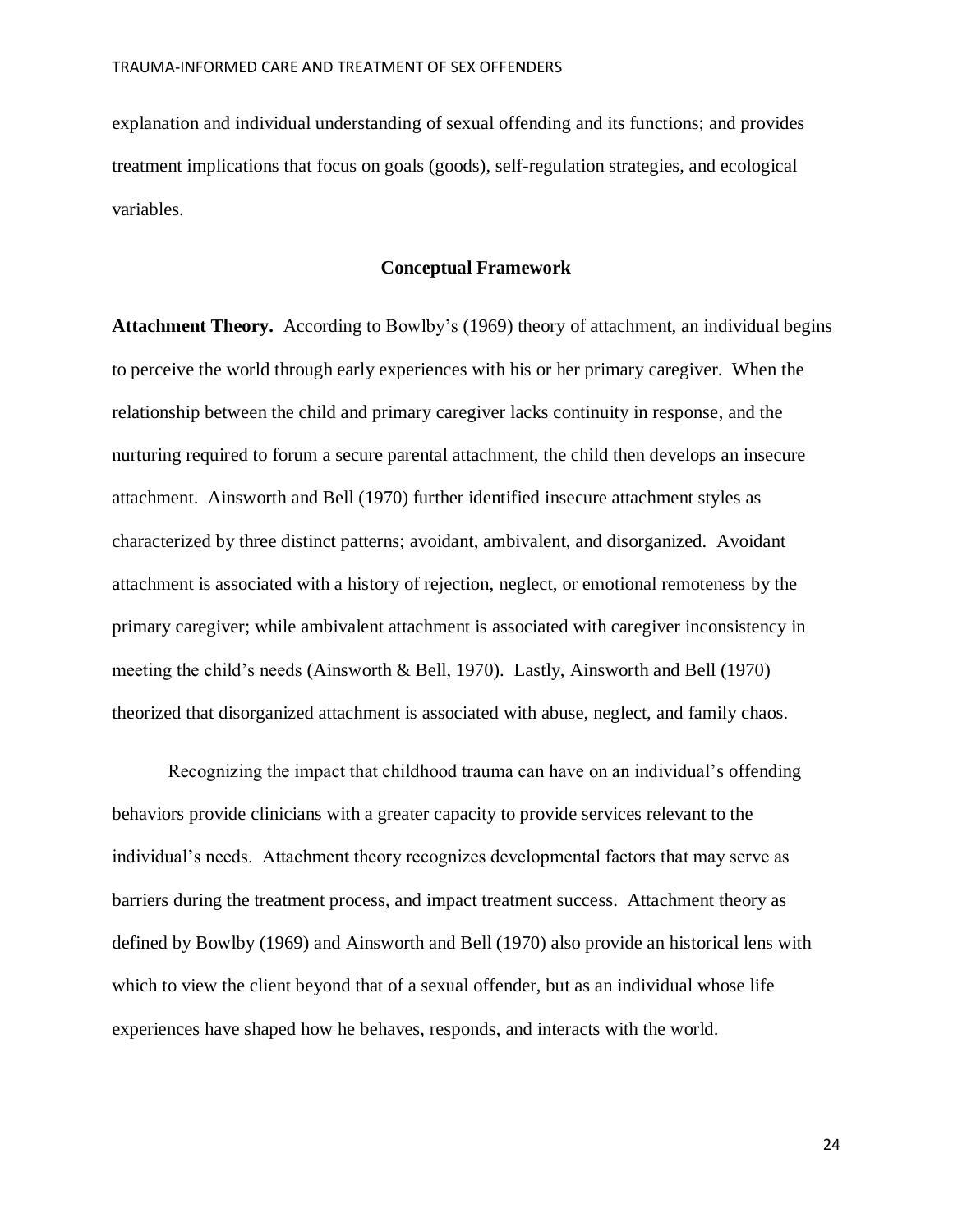This systematic review will examine current and relevant research to determine the significance of integrating trauma-informed care in the treatment of adult men participating in evidence-based sex offender treatment programs. This research aims to gather information on the prevalence of childhood trauma in adult male sex offenders and as such the relevance of integrating trauma-informed care in the treatment of adult males participating in evidence-based sex offender treatment through a systematic review. The findings of this review could be used to support clients who experience barriers in sex offender treatment programming due to unresolved childhood trauma. While significant amounts of research have been done about how trauma affects treatment outcomes for women (resulting in equally substantial amounts of literature on using a trauma-informed approach when working with women) little has been done in regard to the topic of working with men in this capacity who have experienced trauma.

#### **Methods**

The purpose of this systematic review is to examine the prevalence of childhood trauma in adult male sex offenders and as such the integration of trauma-informed care in the treatment of adult males participating in evidence-based sex offender treatment. A systematic review is a replicable study that looks at existing literature to find themes relating to the presenting question (Petticrew & Roberts, 1949). There are three steps within the methodology of a systematic literature review: establishing a protocol for finding data, abstracting data from protocol, and data analysis. Through these steps, the researcher reduces the chance for bias due to the systematic approach of gathering and analyzing the literature (Petticrew & Roberts, 1949).

**Review Protocol.** The review protocol is an important component to the process of searching for articles that are included in this systematic review. It determined the search strategies used when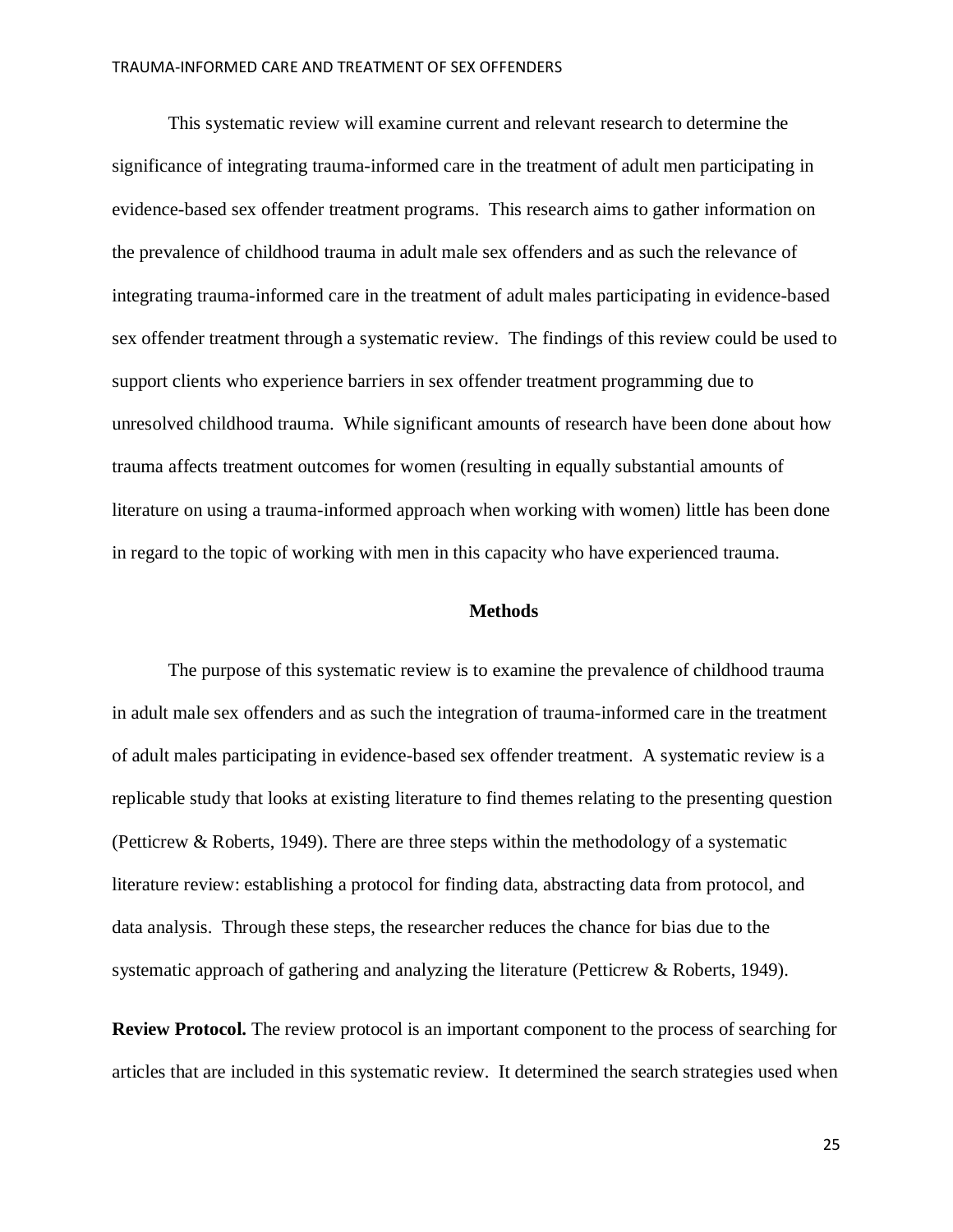researching articles to be implemented in this study. Once the first set of articles was determined, a set of inclusion criteria was used to determine which articles fit with the study. Lastly, in an effort to include most relevant data, an exclusion criterion was applied to determine which of those initial articles were used for this systematic review. Once the review protocol was complete, the remaining articles specific to the purpose of this study were analyzed.

**Search Strategy.** In the preliminary search of academic journals utilized data bases included; PsychINFO, National Criminal Justice Reference Service Abstracts (NCJRS), Criminal Justice Abstracts, Social Work Abstracts, and SocINDEX when searching for trauma-informed care and the treatment of sex offenders. Specific key terms used in the initial search for articles included: sex offender treatment and trauma-informed care. After the initial search, title and abstracts of the identified articles were reviewed to determine applicability to this study. Specific data qualifications were implemented to address the validity of the research and narrow down data specific to the research question.

**Inclusion Criteria.** Inclusion criteria for this study included peer-reviewed, empirical articles pertaining to trauma-informed care, childhood trauma and the treatment of adult male sex offenders in particular. This study focused on adult male sex offenders; therefore the researcher considered articles that specifically referenced the treatment of men.

Articles including both first time and repeat offenders were considered as well. The researcher considered research design when evaluating quality of relevant studies throughout data collection. Articles were not time limited due to lack of substantial data in regard to traumainformed care as it relates to the treatment of adult male sex offenders. Studies examining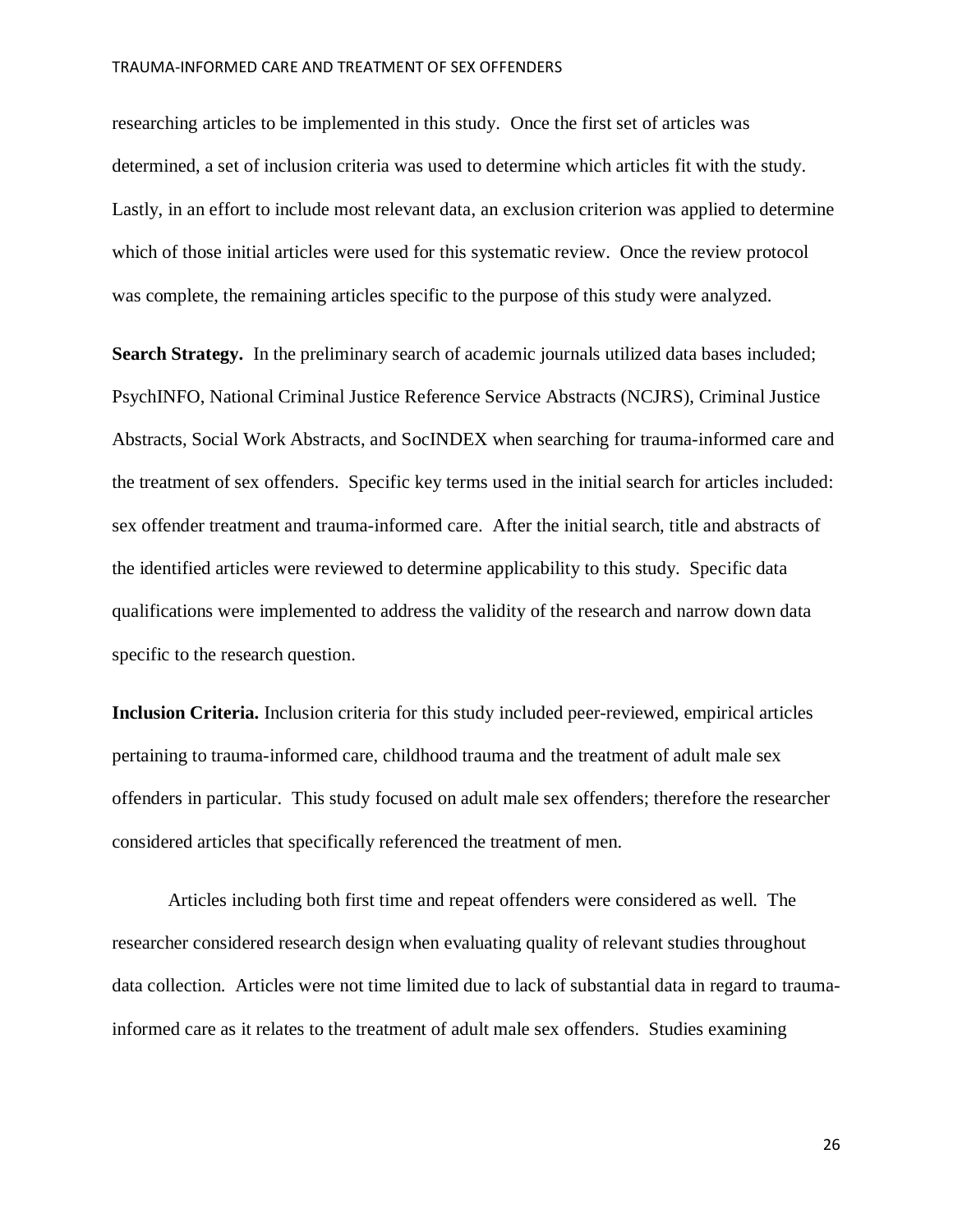trauma-informed care for the treatment of adult male sex offenders both in correctional and community settings were also included.

**Exclusion Process.** This researcher was interested in exploring the relevance of integrating trauma-informed care in the treatment of adult male sex offenders. For this reason, articles focused on the treatment of juveniles and females were excluded from this study. Articles exploring intervention strategies and therapeutic modalities without reference to traumainformed care were excluded, as were articles not published in English. By using a flowchart, the researcher shows how articles were excluded based on the aforementioned criterion (Figure 1.).



**Figure 1.**

**Data Abstraction.** The researcher used an article analysis grid (Figure 2.) to extract and organize articles used for this study. Within the analysis grid the researcher included author, sample description and design, focus of study, limitations, and findings of each article. Article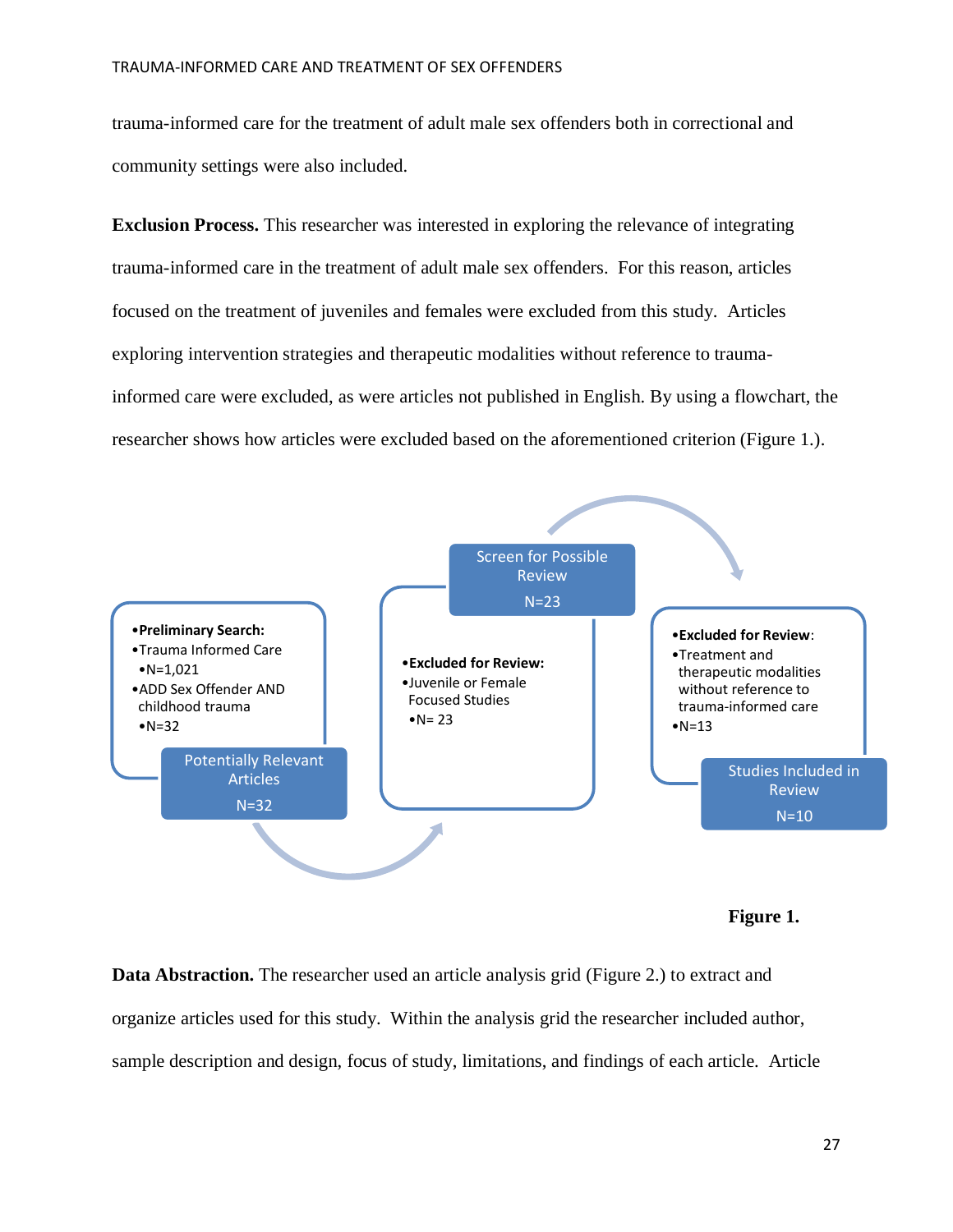findings were assessed to identify themes and consistencies and/or variations associated with the

integration of trauma-informed care into the treatment of adult male sex offenders.

| Author                            | <b>Sample Description</b><br>$&$ Design                                                                                                       | Focus of Study                                                                                                                              | Limitations                                                                                                        | Findings                                                                                                                                                                                                                                                                                                                     |
|-----------------------------------|-----------------------------------------------------------------------------------------------------------------------------------------------|---------------------------------------------------------------------------------------------------------------------------------------------|--------------------------------------------------------------------------------------------------------------------|------------------------------------------------------------------------------------------------------------------------------------------------------------------------------------------------------------------------------------------------------------------------------------------------------------------------------|
| Adams, 2003                       | 409 sex offenders<br><b>Cross Sectional</b><br><b>Nonrandom Convenience</b><br>Sample                                                         | Treatment for sex<br>offenders and the<br>relationship of<br>early trauma on<br>brain development<br>and sexual<br>recidivism               | The relationship<br>between childhood<br>victimization and<br>sexual offending is<br>complex and multi-<br>faceted | Childhood<br>experiences of abuse<br>and neglect were<br>significantly worse<br>in sexual recidivists<br>compared to those<br>of non-recidivists                                                                                                                                                                             |
| Craissati &<br>Beech, 2005        | 310 adult male sex<br>offenders<br>Longitudinal<br>Nonrandom Convenience<br>Sample                                                            | Developmental<br>variables related to<br>childhood trauma<br>and sex offender<br>risk prediction                                            | The relationship of<br>developmental<br>variables and risk<br>has yet to be clearly<br>established                 | Attachment style<br>and childhood<br>sexual victimization<br>are significantly<br>associated with risk<br>of recidivism                                                                                                                                                                                                      |
| Creeden, 2009                     | Adults in treatment for<br>sexually abusive<br>behaviors<br>Qualitative<br>Nonrandom Convenience<br>Sample                                    | Childhood trauma<br>and attachment<br>impact on<br>neurodevelopment<br>and treatment<br>outcomes                                            | Understanding<br>trauma related<br>neurodevelopmental<br>changes is still<br>evolving                              | Trauma related<br>neurodevelopmental<br>changes and<br>attachment<br>relationships impede<br>learning and<br>effective use of<br>skills/treatment<br>success                                                                                                                                                                 |
| Levenson &<br><b>Grady</b> , 2016 | 700 convicted sex<br>offenders in outpatient<br>and confinement-based<br>treatment programs<br>Qualitative<br>Nonrandom Convenience<br>Sample | Determine the<br>influence of<br>various types of<br>childhood<br>adversity on later<br>sexual deviance<br>and sexually<br>violent behavior | ACE's is not a<br>comprehensive<br>assessment for<br>trauma                                                        | Factors that<br>predicted sexual<br>deviance included<br>child sexual abuse,<br>and emotional<br>neglect. Factors that<br>predicted sexually<br>violent offending<br>included child<br>physical abuse,<br>substance abuse in<br>the home, mentally<br>illness in the home,<br>and having an<br>incarcerated family<br>member |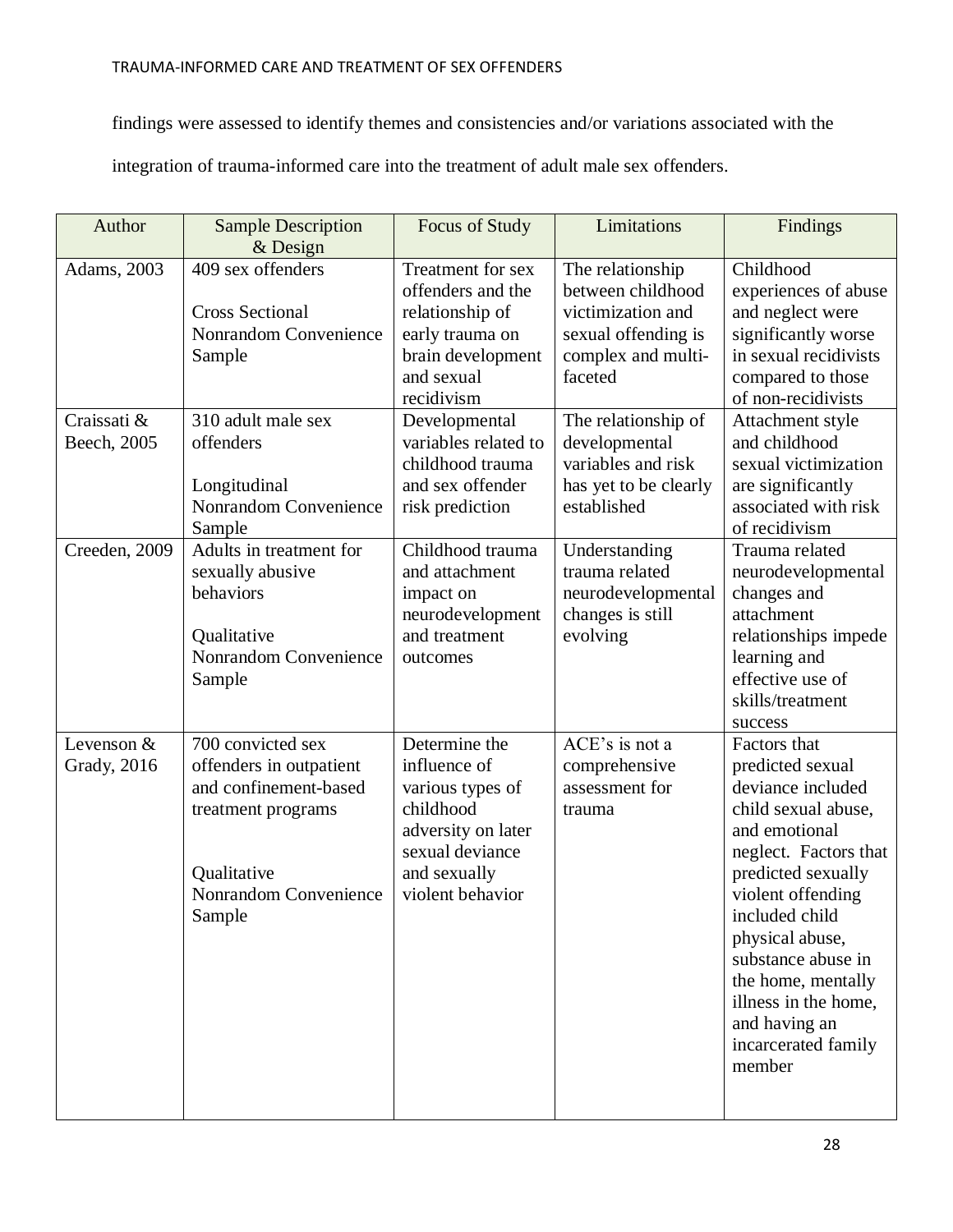| Author                              | <b>Sample Description</b>                                                           | Focus of Study                                                             | Limitations                                                                                               | Findings                                                                                                                                                                                                                                                                                                                                                                                                                     |
|-------------------------------------|-------------------------------------------------------------------------------------|----------------------------------------------------------------------------|-----------------------------------------------------------------------------------------------------------|------------------------------------------------------------------------------------------------------------------------------------------------------------------------------------------------------------------------------------------------------------------------------------------------------------------------------------------------------------------------------------------------------------------------------|
| Levenson $&$<br><b>Grady</b> , 2016 | 180 adult criminal<br>offenders<br>Qualitative<br>Nonrandom Convenience<br>Sample   | The influence of<br>ACE's on adult<br>perpetrated<br>violence              | Information<br>provided by<br>offender self-report<br>may not be<br>completely accurate                   | <b>Higher ACE scores</b><br>significantly<br>correlate with higher<br>instances of violent<br>crime/sexual<br>violence.                                                                                                                                                                                                                                                                                                      |
| Lyn $&$<br><b>Burton</b> , 2004     | 178 incarcerated adult<br>men<br>Cross-sectional<br>Nonrandom Convenience<br>Sample | The relationship<br>between<br>attachment style<br>and sexual<br>offending | Retrospective self-<br>report based on<br>childhood<br>experiences /<br>accuracy of<br>participant recall | 85% of sex offender<br>participant response<br>correlated with<br>insecure attachment<br>status based on<br>attachment<br>inventory response                                                                                                                                                                                                                                                                                 |
| Miller &<br>Najavits, 2012          | Incarcerated adults<br>Cross-sectional<br>Nonrandom Convenience<br>Sample           | Challenges and<br>strengths of<br>trauma-informed<br>correctional care     | Trauma often goes<br>unreported and<br>untreated in men                                                   | Childhood abuse is<br>associated with<br>institutional<br>difficulties and low<br>program<br>engagement.<br>Offenders may have<br>difficulty benefiting<br>from cognitive-<br>behavioral treatment<br>until the impact of<br>childhood trauma is<br>addressed. Trauma-<br>informed care<br>demonstrates<br>promise in<br>increasing offender<br>responsivity to CBT<br>programming that<br>reduces criminal<br>risk factors. |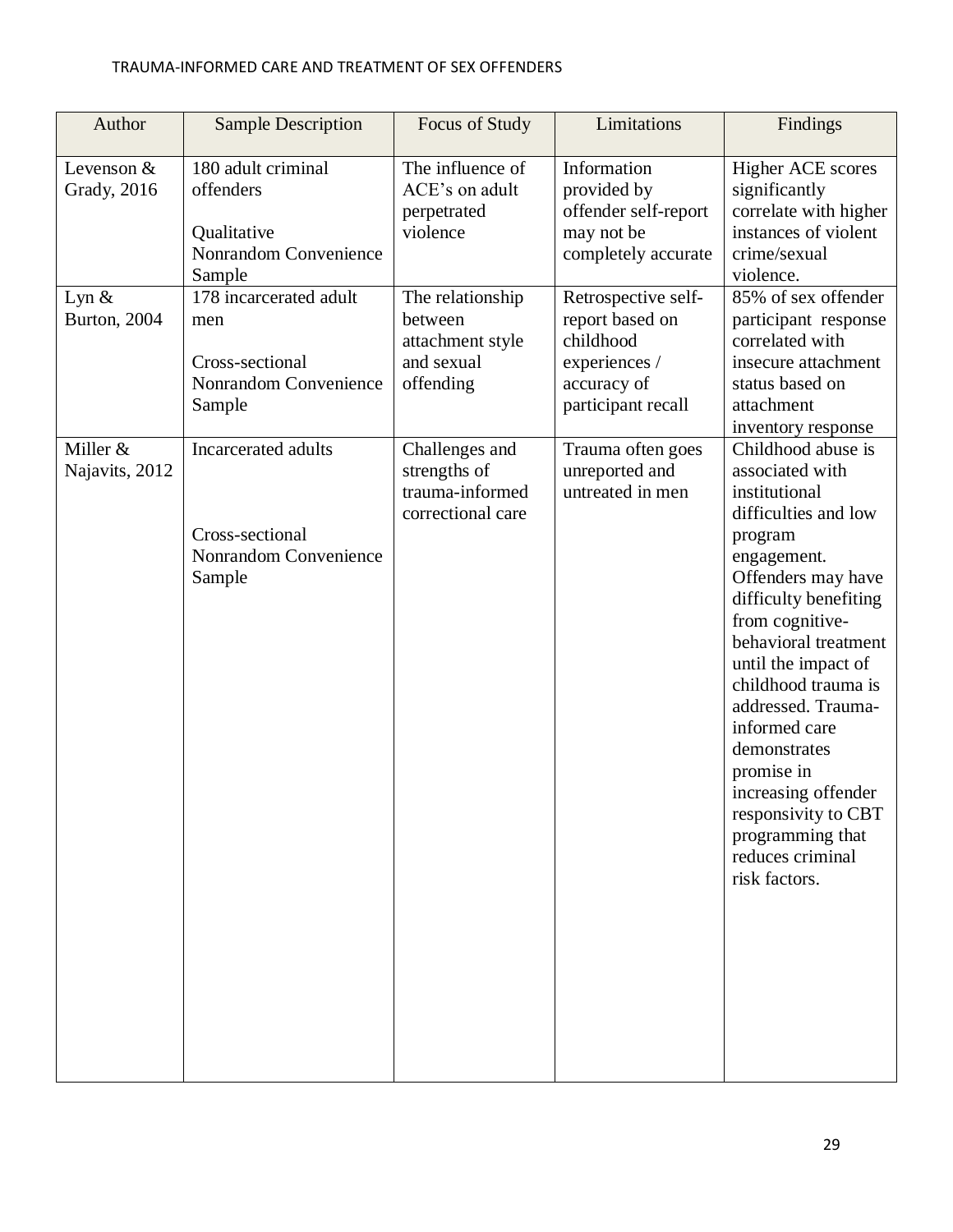| Author                                          | <b>Sample Description</b>                                                                                    | Focus of Study                                                                                                 | Limitations                                                                                                                                                                                                                                                                                | Findings                                                                                                                                                                                                                                                                                                                                                                               |
|-------------------------------------------------|--------------------------------------------------------------------------------------------------------------|----------------------------------------------------------------------------------------------------------------|--------------------------------------------------------------------------------------------------------------------------------------------------------------------------------------------------------------------------------------------------------------------------------------------|----------------------------------------------------------------------------------------------------------------------------------------------------------------------------------------------------------------------------------------------------------------------------------------------------------------------------------------------------------------------------------------|
| Nunes,<br>Hermann,<br>Malcom, &<br>Lavoie, 2013 | 462 incarcerated adult<br>male sexual offenders<br>Cross-sectional<br><b>Nonrandom Convenience</b><br>Sample | Sexual recidivism<br>and child sexual<br>abuse                                                                 | Sample size was<br>quite small for<br>some of the<br>analyses,<br>particularly the ones<br>involving specific<br>CSA characteristics<br>and the CSA by risk<br>interaction.<br>Deviation from the<br>scoring instructions<br>for the Static-99R<br>and SSPI due to<br>limited information. | Compared to sex<br>offenders who had<br>not been sexually<br>abused, those who<br>had been sexually<br>abused before age<br>16 sexually<br>offended against<br>significantly<br>younger victims<br>and had<br>significantly more<br>indicators of<br>pedophilic interest.<br>Child sexual abuse<br>predicted<br>higher rates of<br>sexual recidivism<br>among higher risk<br>offenders |
| Simons,<br>Wurtele, &<br>Durham, 2007           | 280 incarcerated adult<br>sexual offenders<br>Qualitative<br>Convenience                                     | Childhood trauma<br>and attachment as<br>it relates to<br>developmental<br>experiences and<br>sexual offending | Study participants<br>represented only<br>15% of the state's<br>total incarcerated<br>sex offenders which<br>limits<br>generalization of<br>findings.                                                                                                                                      | Participants reported<br>childhood<br>maltreatment and<br>maladaptive<br>behaviors associated<br>with sex and<br>intimacy. 94% of<br>participants<br>described insecure<br>parental attachment;<br>76% avoidant and<br>62% anxious<br>attachment.<br>Specific<br>developmental<br>experiences serve as<br>etiological factors in<br>sexual offending.                                  |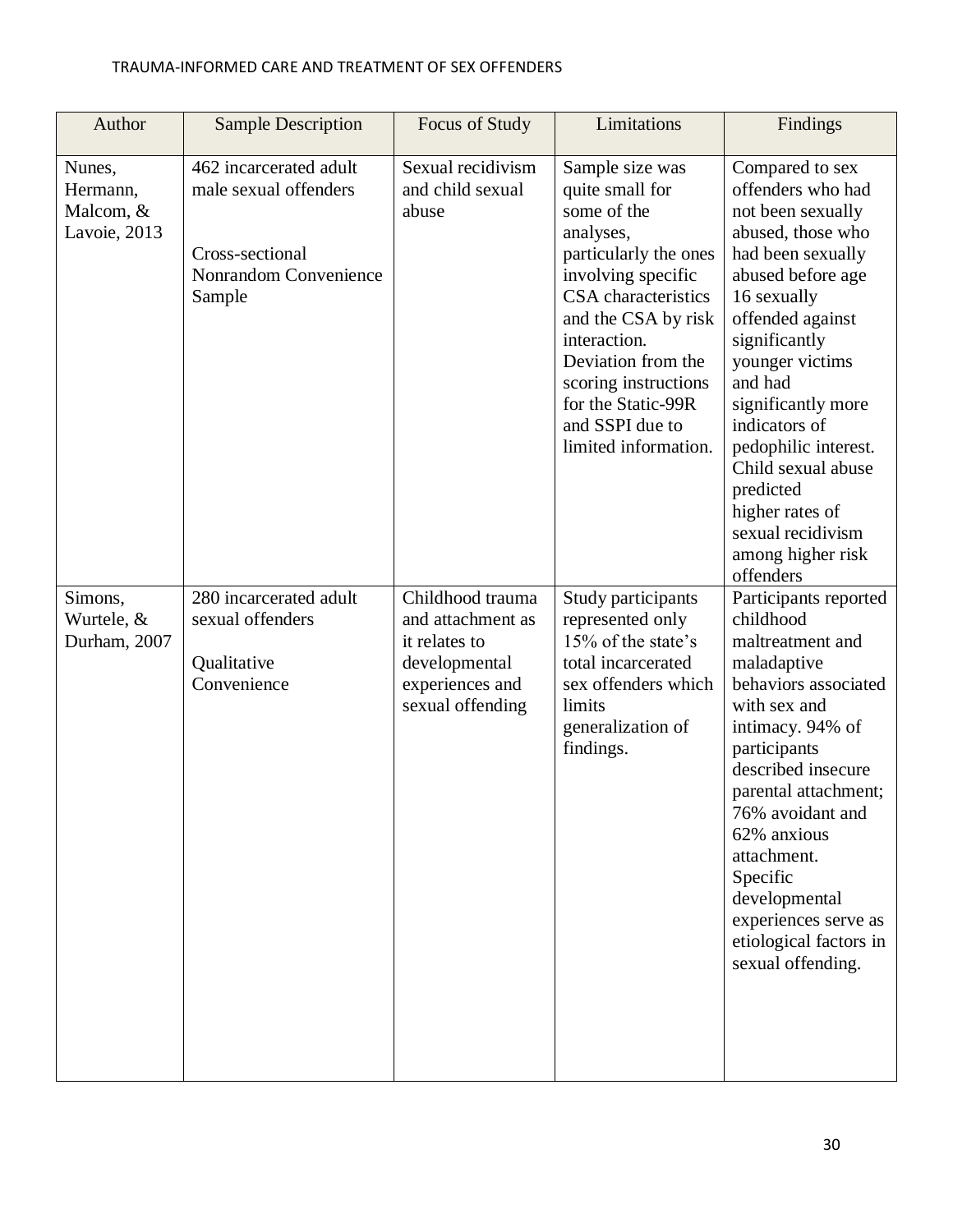| Author                 | <b>Sample Description</b>                                                                                                       | Focus of Study                                                 | Limitations                                                                                                                                                                                                                                                                  | Findings                                                                                                                                                                                                                                                                                                                                                      |
|------------------------|---------------------------------------------------------------------------------------------------------------------------------|----------------------------------------------------------------|------------------------------------------------------------------------------------------------------------------------------------------------------------------------------------------------------------------------------------------------------------------------------|---------------------------------------------------------------------------------------------------------------------------------------------------------------------------------------------------------------------------------------------------------------------------------------------------------------------------------------------------------------|
| Thomas et. al,<br>2012 | 23 adult sexual offenders<br>under community<br>supervision<br><b>Narrative Nondirective</b><br>Nonrandom Convenience<br>Sample | Childhood<br>experiences of<br>child sexual abuse<br>offenders | Small sample size<br>and reliability of<br>self-report.<br>Interviewee<br>accounts are<br>believed to be<br>narrative truths but<br>may not be<br>historical truths.<br>Researchers did not<br>access case files or<br>therapist records for<br>historical<br>corroboration. | 15 of the 23<br>participants recalled<br>significant<br>childhood trauma.<br>Two themes<br>identified across all<br>participants were<br>identified as "not<br>fitting in" and<br>"longing for what<br>was missed in<br>childhood".<br>Intimacy deficits,<br>poor emotion<br>regulation and<br>resentment correlate<br>with sexual<br>offending.<br>Figure 2. |

# **Findings**

The goal of this systematic review was to examine current literature exploring the integration of trauma-informed care into the treatment of adult male sex offenders. Through analysis of the literature, ten articles were found to fit with this study. Three notable themes stood out throughout the literature analysis in regard to the integration of trauma-informed care as it relates to adult male sex offender treatment. These themes include 1) Attachment style is associated with sexual offending; 2) Unresolved childhood trauma impacts treatment progress and outcomes 3) Adverse childhood experiences associate with perpetration of sexual offending.

### **Attachment Style is Associated with Sexual Offending**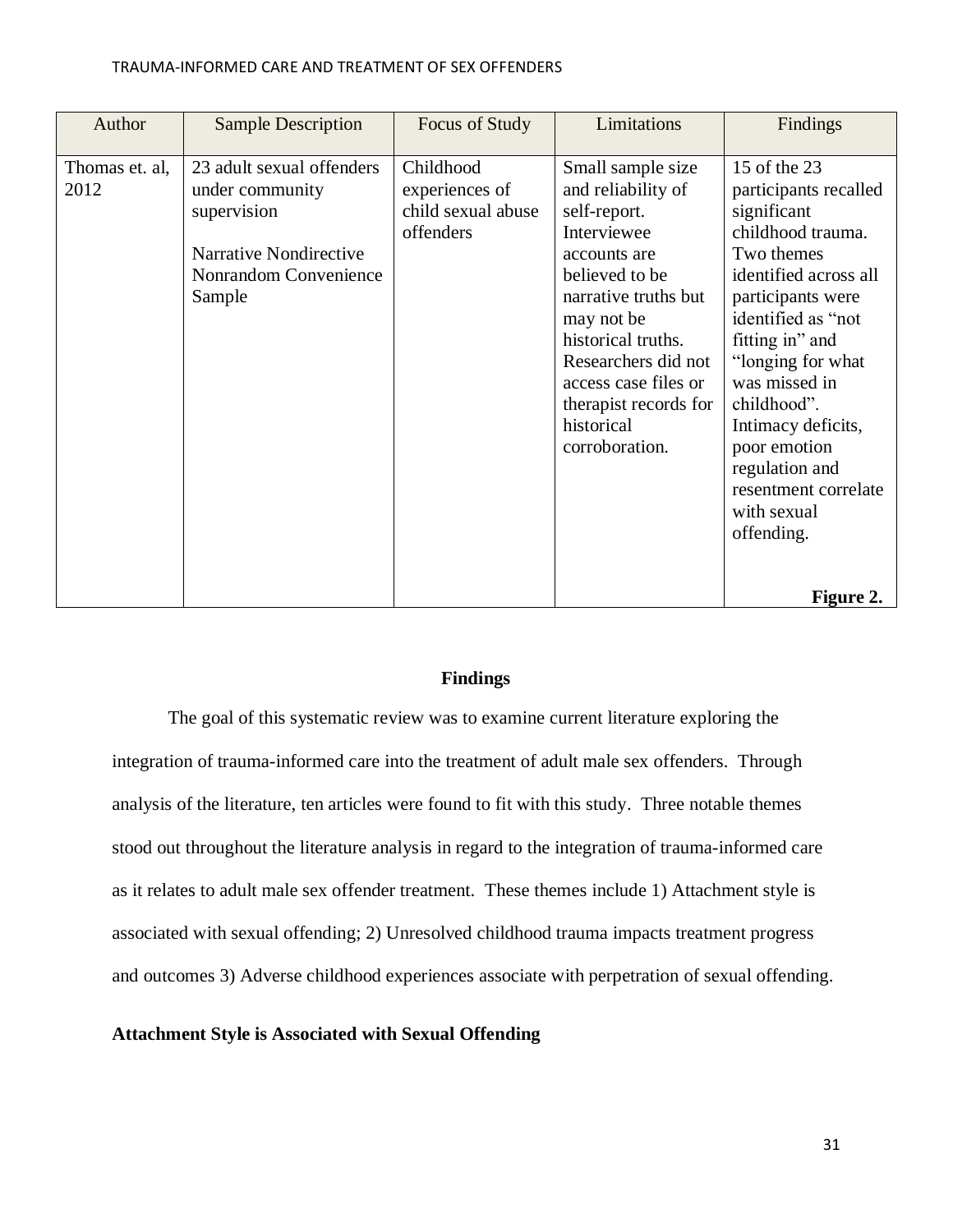A significant portion of the research for this study identified the negative consequences that childhood trauma has on developmental factors related to attachment style and sexual offending. Nine out the ten articles identified a strong association between childhood abuse and insecure parental attachment. This research suggests that childhood trauma and insecure attachment style influence the development of maladaptive executive functioning skills such as impulsivity, disorganization, rigidity in problem solving, inappropriate social cue interpretation, and poor attention and concentration (Adams, 2003; Craissati & Beech, 2006; Creeden, 2009; Levenson & Grady, 2016; Lyn & Burton, 2004; Miller & Najavits, 2012; Nunes, Hermann, Malcom, & Lavoie, 2013; Simons, Wurtele, & Durham, 2008; Thomas, et al., 2012). Failure to develop secure attachment bonds during childhood is cited as fostering deficits in the development of social skills and self-esteem, which serve as a barrier to achieving healthy intimate relationships in adulthood (Craissati & Beech, 2006; Creeden, 2009; Levenson & Grady, 2016).

# **Unresolved Childhood Trauma Impacts Treatment Outcomes**

An equally significant theme present in six of the ten articles included in this research highlighted several factors related to unresolved childhood trauma and treatment outcomes. Craissati and Beech (2006) state that for some individuals, developmental variables influenced by trauma and insecure attachment style, serve as precursors to both offending and re-offending. Craissati and Beech (2006) suggest that while trauma and attachment style are developmental variables generally not included in risk assessment prediction models, the impact that each of these has on an individual's capacity for change is significant. Creeden (2009) states that an individual's trauma history is intertwined with offending behaviors and linked through overwhelming emotional states such as anxiety, fear, abandonment, anger, and shame.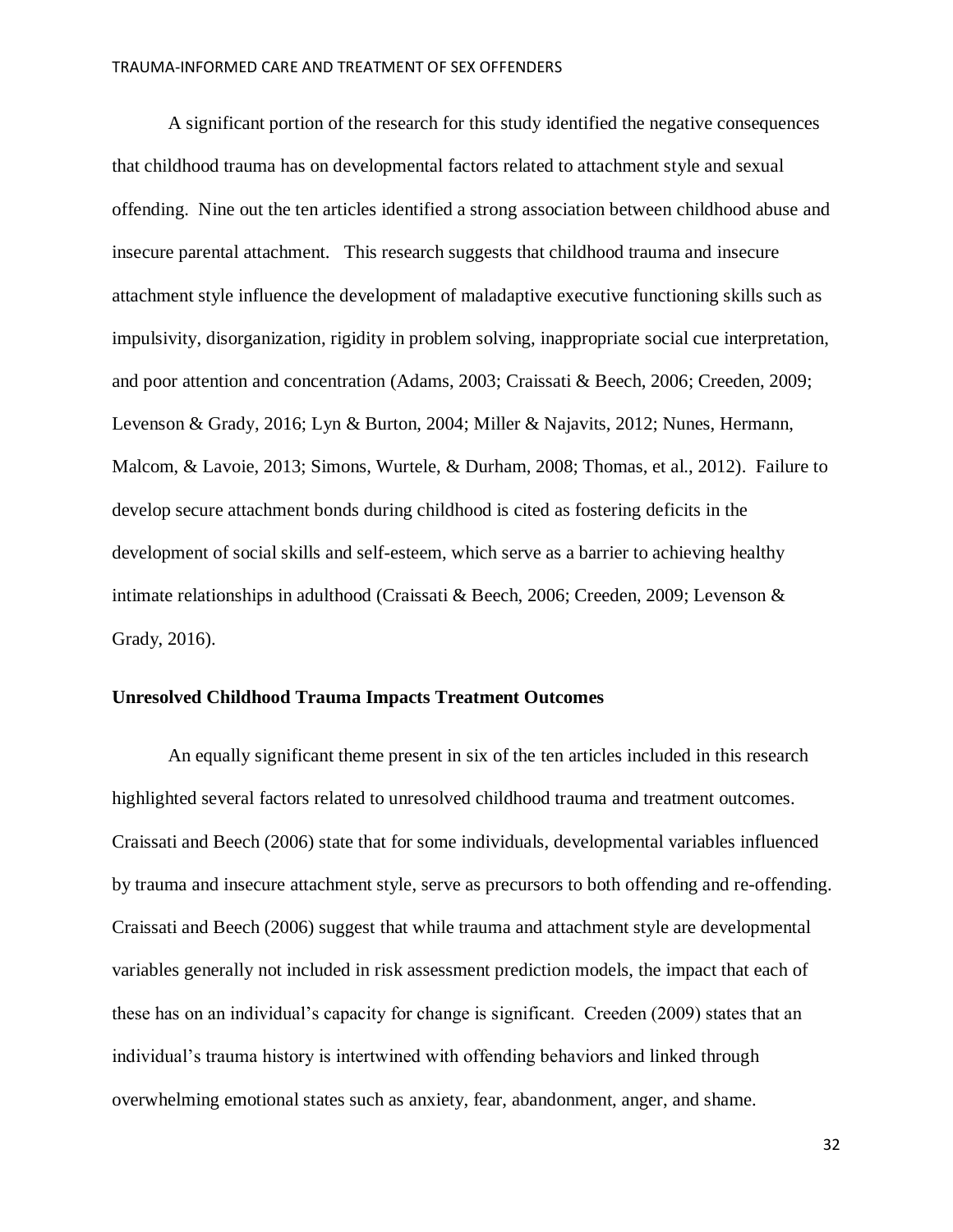When trauma remains unresolved the individual often struggles to take responsibility for their own harmful behavior. This hinders his ability to learn, and effectively use, the skills necessary to maintain lasting positive change (Adams, 2003; Craissati & Beech, 2006; Creeden, 2009; Miller & Najavits, 2012; Nunes, Hermann, Malcom, & Lavoie, 2013). Miller and Najavits (2012) further report that unresolved trauma restricts with the individual's ability to benefit from treatment programs due to the disorientation and disconnection that traumatic experiences produce. Additionally, Nunes, Hermann, Malcom, and Lavoie (2013) state that when trauma and attachment style result in limited coping skills and an inability to manage dissociative responses, it interferes with engagement in treatment and capacity to utilize intervention strategies. Miller and Najavits (2012) conclude that childhood trauma is associated with institutional difficulties and low program engagement in adult men participating in sex offender treatment programs.

# **Adverse Childhood Experiences Associate with Sexual Offending**

The third theme identified through the analysis process revealed a strong association with ACE's and sexual offending. Levenson and Grady (2016) state that adverse childhood experiences as represented by elevated ACE scores are consistent with increased risk for sexual perpetration. This association is based on the cumulative impact of ACE's as a trajectory of experiences that influence functioning and mastery of skills in multiple areas of an individual's development (Levenson & Grady, 2016). Levenson and Grady (2016) report that ACE's are associated with self-regulation deficits, these deficits subsequently impact academic performance and development of appropriate social skills. Consequently, individuals who experience more ACE's are at an increased risk for developing compromised emotional regulation, social attachment, impulse control, and cognitive processing skills (Levenson & Grady, 2016). Furthermore, Levenson and Grady (2016) state that high ACE scores represent a chronic and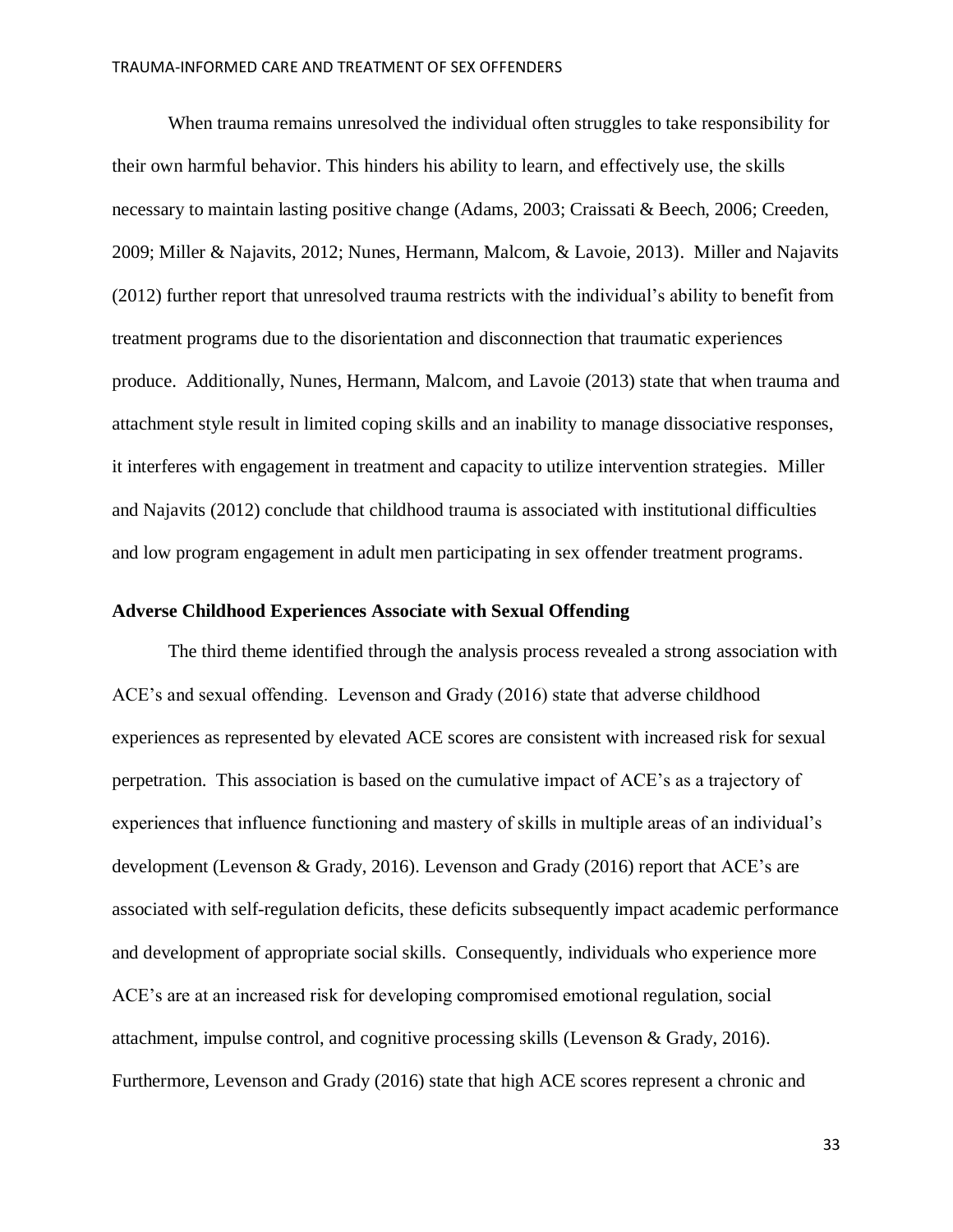varied history of adversity which has an influence on attachment style and deficits in intimacy as well. These early childhood experiences are believed to shape the ways in which the individual learns to interact with his environment, and as such, attempts to connect with others are made through coercive, violent, or deviant sexual behavior (Levenson & Grady, 2016).

# **Discussion**

The purpose of this systematic review was to examine current literature in regard to the integration of trauma-informed care in the treatment of adult male sex offenders. Ten studies were reviewed with results indicating that there is a significant need for the integration of trauma-informed care in the treatment of adult male sex offenders. A comprehensive review of the research provides evidence to support the notion that adult men participating in sex offender treatment are a population in need of services and treatment that address childhood trauma and subsequent attachment style. Insecure parental attachment, childhood trauma and increased endorsement of ACE's suggest that this population faces many developmental barriers in achieving treatment success. When left unaddressed, these barriers present as significant challenges for men participating in sex offender treatment as attachment style and unresolved childhood trauma correlates with sexual offending (Adams, 2003; Craissati & Beech, 2006; Creeden, 2009; Dutton & Hart, 1992; Levenson & Grady, 2016; Lyn & Burton, 2004). Additionally, unresolved childhood trauma and attachment style impact treatment progress and increase risk of recidivism (Adams, 2003; Levenson & Grady, 2016; Craissati & Beech, 2006; Creeden, 2009; Miller & Najavits, 2012; Nunes, Hermann, Malcom, & Lavoie, 2013).

# **Strengths and Limitations**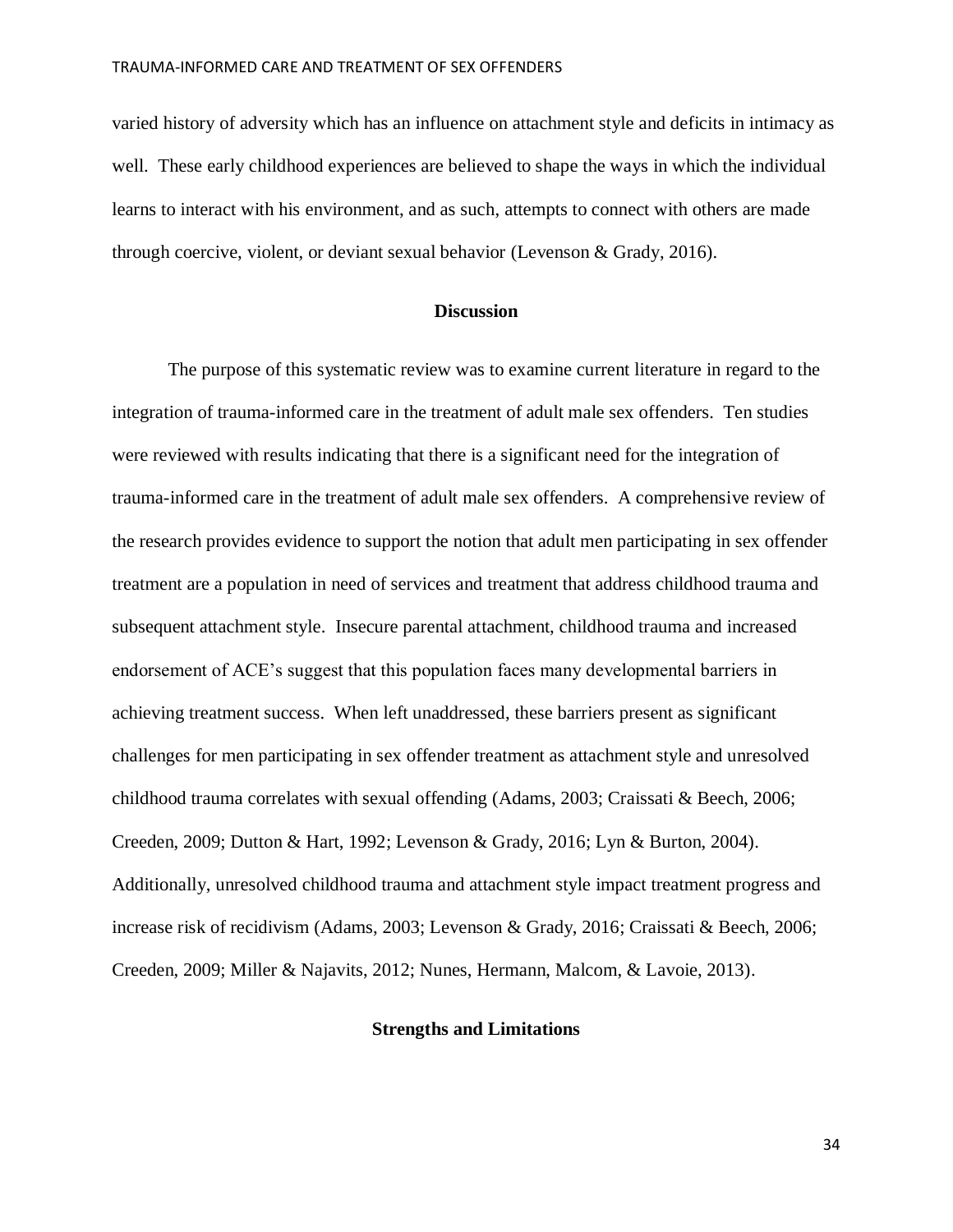Strengths of this review include identifying the gaps in literature as it pertains to traumainformed care in the treatment of adult male sex offenders. At the same time, this review also highlights a growing consensus that without the integration of trauma-informed care, this population experiences significant barriers to successful treatment outcomes While this review was designed to include all pertinent research on the integration of trauma-informed care in the treatment of adult men participating in evidence-based sex offender treatment programs, limitations are evident. Of greatest significance, was that a number of the articles based findings on participant recall and self-report. While this is typical for gathering information on past experiences as perceived by the individual, this is a limitation in that corroboration of the information provided may not always be accessible. At the same time, individuals who experience childhood trauma may not recognize themselves as victims, or may choose not to disclose childhood trauma.

#### **Implications for Future Research**

The purpose of this systematic review was to examine current literature on the integration of trauma-informed care in the treatment of adult male sex offenders. Ten studies were reviewed with results indicating that there is a significant need for the integration of trauma-informed care in the treatment of adult male sex offenders. This is consistent with the literature review that identified a significant association between childhood trauma and sexual offending. A comprehensive review of the research provides evidence to support the notion that adult men participating in sex offender treatment are a population in need of services and treatment that address childhood trauma and subsequent attachment style. Insecure parental attachment, childhood trauma and increased endorsement of ACE's suggest that this population faces many developmental barriers in achieving treatment success. When left unaddressed, these barriers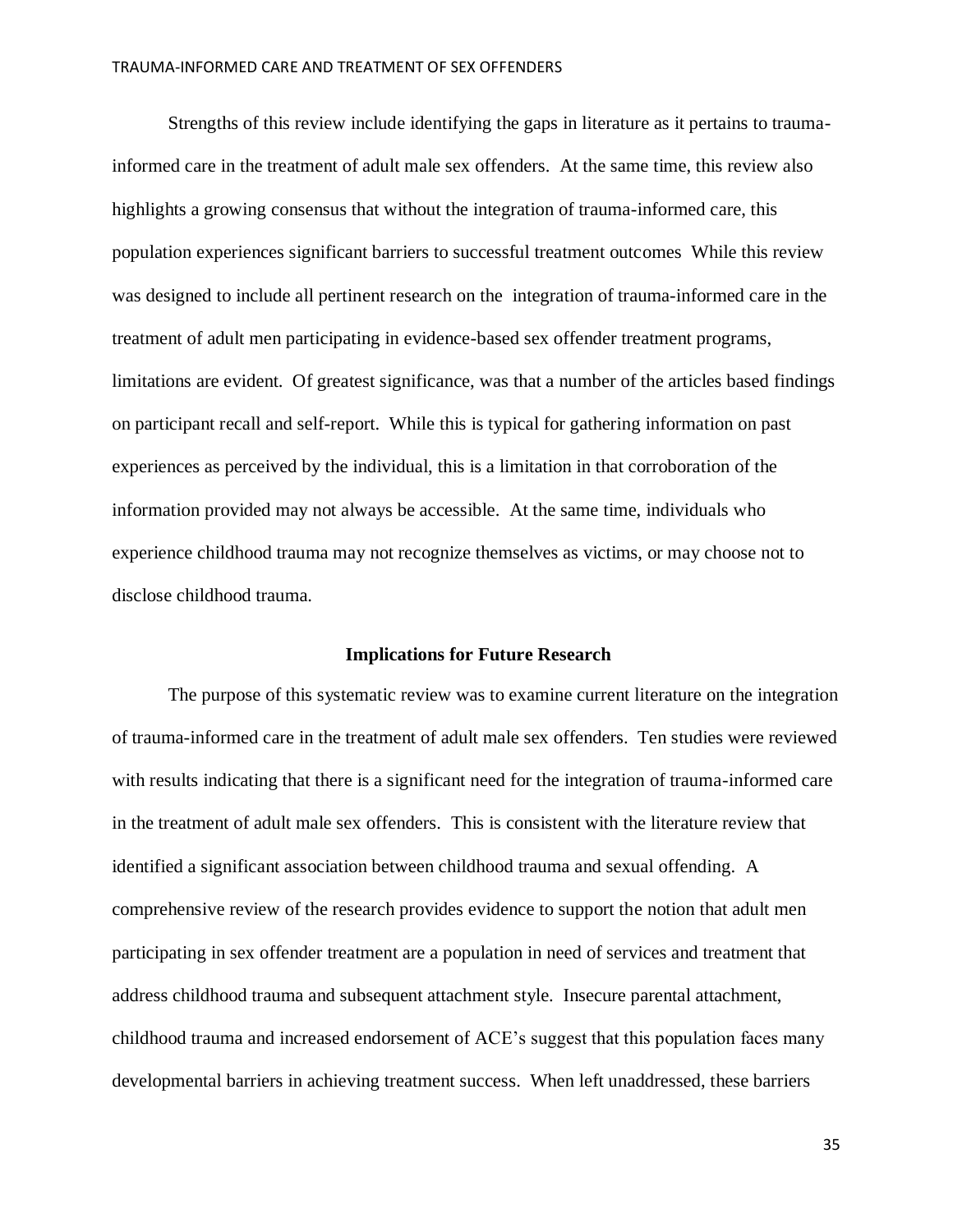present as significant challenges for men participating in sex offender treatment as attachment style and unresolved childhood trauma is significantly linked to sexual offending (Adams, 2003; Creeden, 2009). Additionally, unresolved childhood trauma and attachment style impact treatment progress and increase risk of recidivism (Craissati & Beech, 2006).

Results of this review also highlight the fact that little research has been done in the area of integrating trauma-informed care for the treatment of adult male sex offenders. Much of the literature that recognizes the importance of trauma-informed care in the area of sexual offending focuses on juveniles and women. While this is an equally important area of care, this focus overlooks the research that identifies adult male sex offenders as a population in need of traumainformed care as well. The current treatment modalities for working with adult male sex offenders offer an opportunity to integrate trauma-informed principles into the therapeutic process for these individuals as a method for encouraging treatment progress and overall individual wellness. Social work clinicians can utilize this knowledge to better serve men participating in sex offender treatment by understanding the impact that traumatic experiences have on the individual's capacity to benefit from sex offender treatment. Through the use of trauma-informed care as an approach to working with this population, clinicians can encourage a therapeutic environment that provides clients with a safe space to process trauma while also addressing individual treatment goals.

# **Conclusion**

As understanding in regard to the impact of trauma in the form of adverse childhood experiences has grown, so too, can the capacity to provide sex offender treatment for incarcerated adult men. As clinicians, the ability to apply trauma-informed care principles to this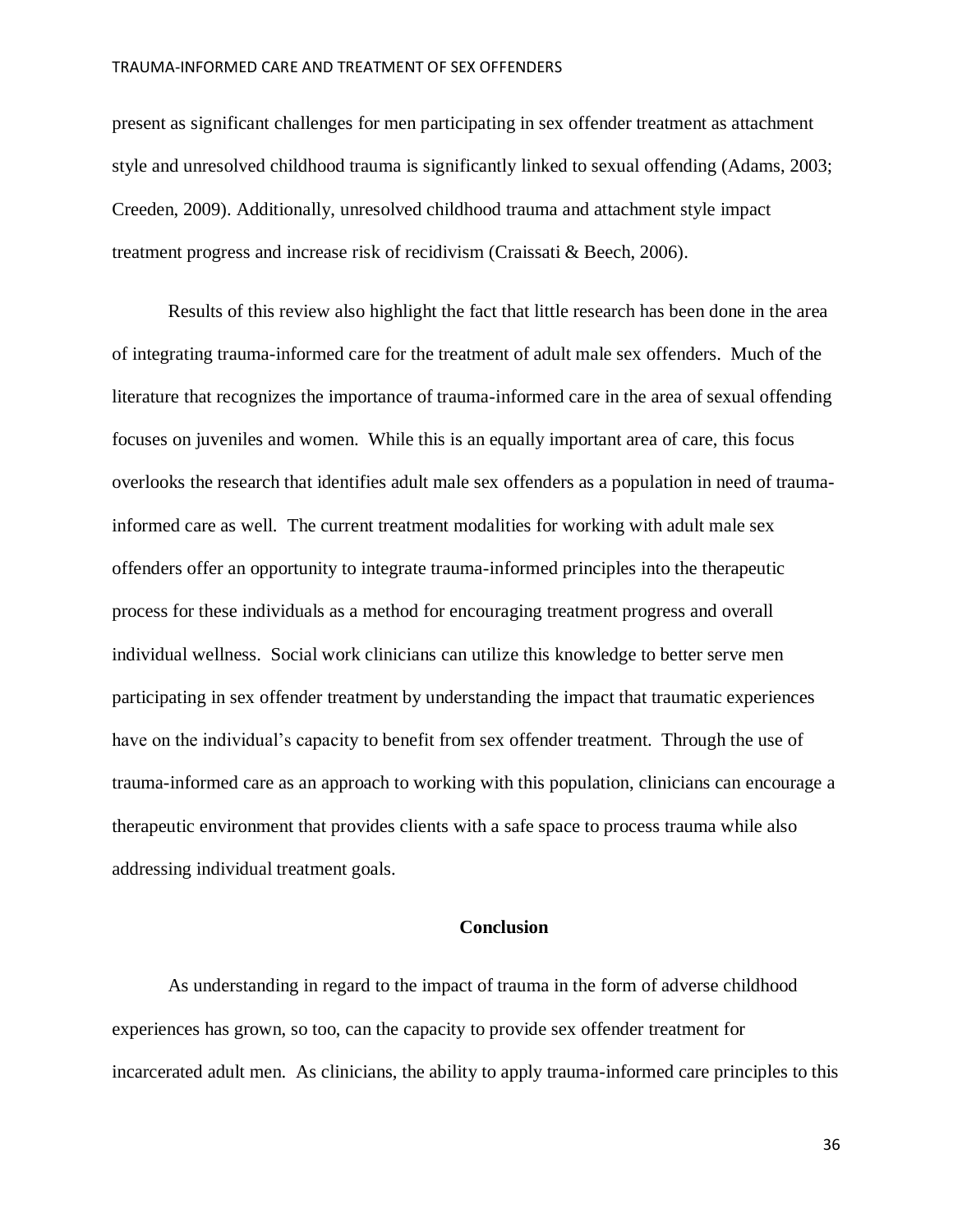work has great potential to encourage healing, treatment success, and overall individual wellness and community safety. Research indicates that incorporating the principles of trauma-informed care to the treatment of adult male sex offenders has the potential to promote reduction of the adverse impact of childhood trauma. By encouraging healing, social work clinicians can increase the client's capacity to achieve physical, psychological, social, and spiritual well-being.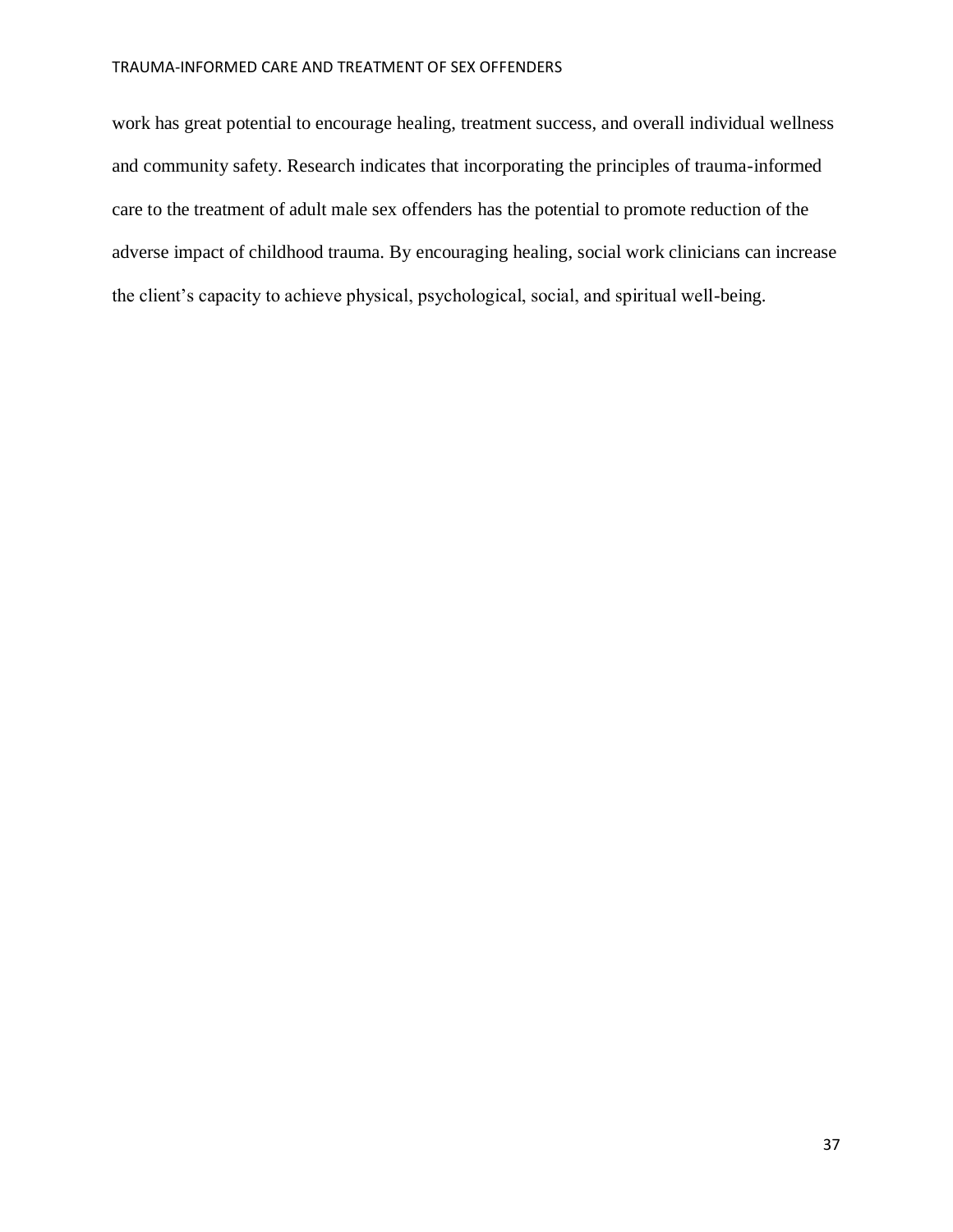# **References**

- Adams, M. (2003). Victim issues are key to effective sex offender treatment. *Sexual Addiction and Compulsivity, 10*, 79-87.
- Ainsworth, M., & Bell, S. (1970). Attachment, exploration, and separation: Illustrated by the behavior of one-year-olds in a strange situation. *Child Development, 41*(1), 49-67.
- Alaggia, R., & Millington, G. (2008). Male child sexual abuse: a phenomenology of betrayal. *Clinical Social Work Journal, 36*, 265-275.
- American Psychiatric Association. (2013). *Diagnostic and Statitical Manual of Mental Disorders: Fifth Edition.* Washington: American Psychiatric Publishing.
- Baldwin, K., Faupel, S., Leversee, T. L.-R., Przybylski, R., Rich, P., Seto, M., et al. (2013). *Sex Offender Management Assessment and Planning Initiative.* Washington: United States Department of Justice Office of Sex Offender Sentencing, Monitoring, Apprehending, Registering, and Tracking.
- Beech, A., Mandeville-Norden, R., & Goodwill, A. (2012, February). Comparing recidivism rates of treatment responders/nonresponders in a sample of 413 child molesters who had completed community-based sex offender treatment in the United Kingdom. *International Journal of Offender Therapy and Comparative Criminology, 56*(1), 29-49.
- Black, M., Basile, K., Breiding, M., Smith, S., Walters, M., Merrick, M., et al. (2011). *The National Intimate Partner and Sexual Violence Survey (NISVS): 2010 Summary Report.* Atlanta: National Center for Injury Prevention and Control, Centers for Disease Control and Prevention.
- Bosma, A., Kunst, M., Reef, J., Dirkzwager, A., & Nieuwbeerta, P. (2016, August). Prison-based rehabilitation predictors of offender treatment participation and treatment completion. *Crime & Delinquency, 62*(8), 1095-1112.
- Bowlby, J. (1969). *Attachment and Loss.* New York: Basic Books.
- Briere, J., & Scott, C. (2015). *DSM-5 Update Principles of Trauma Therapy: A Guide to Symptoms, Evaluation, and Treatment* (Second ed.). Thousand Oaks: SAGE Publications, Inc.
- Carson, E. (January 2018). *Prisoners in 2016.* Washington: The Bureau of Justice Statistics of the U.S. Department of Justice.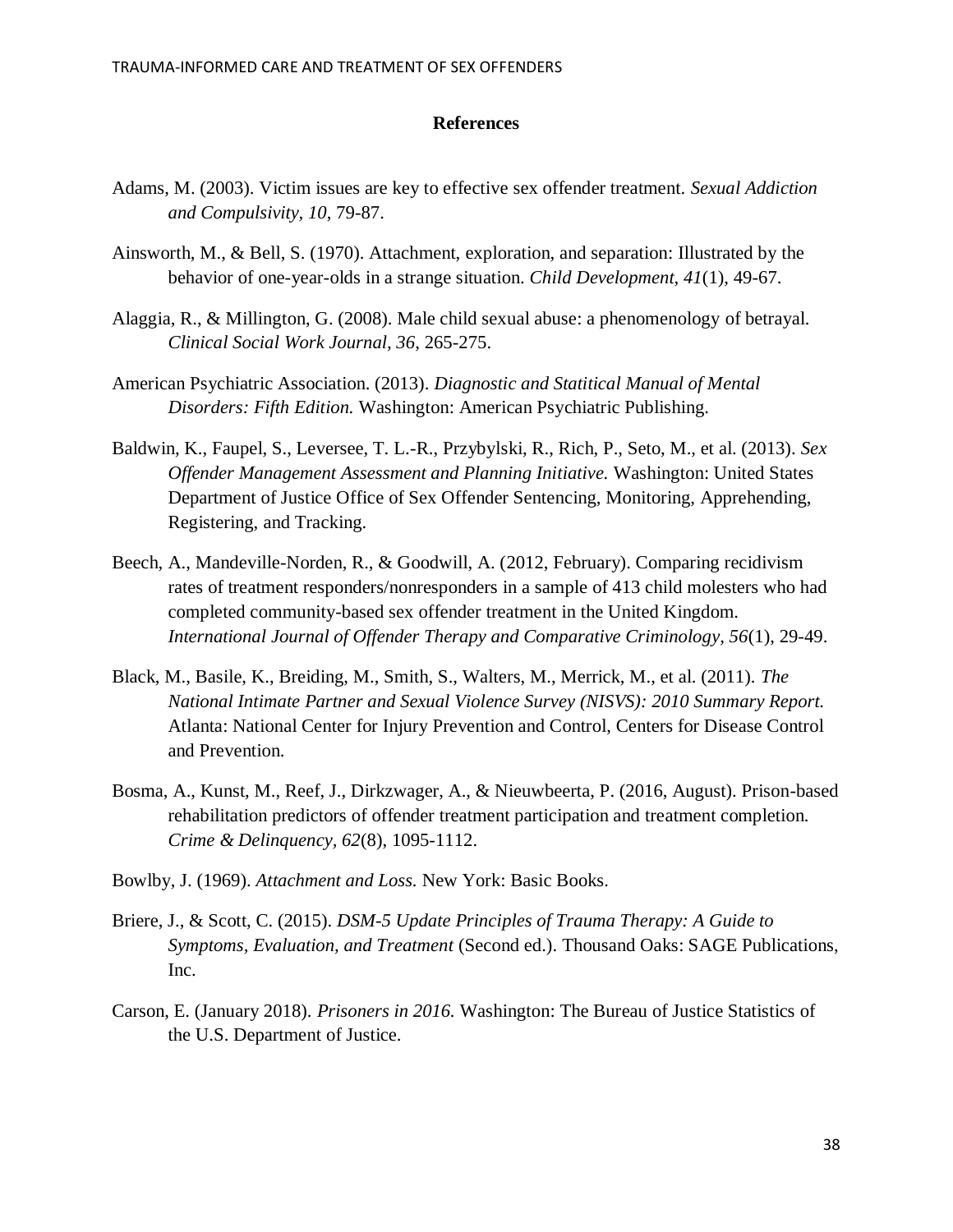- Cassidy, J., Jones, J., & Shaver, P. (2013, Novemeber). Contributions of attachment theory and research: a framework for future research, translation, and policy. *Development and Psychopathology, 25*(4pt2), 1415-1434.
- Center for Disease Control. (2016, June 14). *About the CDC-Kaiser ACE Study.* Retrieved December 9, 2017, from https://www.cdc.gov/violenceprevention/acestudy/about.html
- Craissati, J., & Beech, A. (2006). The role of key developmental variables in identifying sex offenders likely to fail in the community: An enhanced risk prediction model. *Child Abuse and Neglect, 30*, 327-339.
- Creeden, K. (2009, November). How trauma and attachment can impact neurodevelopment" Informing our understanding and treatment of sexual behavior problems. *Journal of Sexual Aggression, 15*(3), 261-273.
- Dutton, D., & Hart, S. (1992). Evidence for long-term, specific effects of childhood abuse and neglect on criminal behavior in men. *International Journal of Offender Therapy and Comparative Criminology, 36*(2), 129-137.
- Duwe, G., & Goldman, R. (2009, June 16). The impact of prison-based treatment on sex offender recidivism. *Sexual Abuse, 21*(3), 279-307.
- Epperson, M., Wolf, N., Morgan, R., Fisher, W., Frueh, C., & Huening, J. (2011). *The next generation of behavioral health and criminal justice interventions: improving outcomes by improving interventions.* New Jersey: Center for Behavioral Health Services and Criminal Justice Research.
- Ferguson, L., & Wormith, J. (2012). A meta-analysis of moral reconation therapy. *International Journal of Offender Therapy and Comparative Criminology*, 1-31.
- Feucht, T., & Holt, T. (2016, September). An analysis of programs and practices in CrimeSolutions.gov finds that cognitive behavioral therapy can deter crime, assist victims and prevent recidivism. *NIJ journal, 277*, 10-17.
- Glaze, L., & Herberman, E. (2013). *Correctional populations in the United States, 2012.* Washington: Bureau of Justice Statistics.
- Harris, A., Levenson, J., & Ackerman, A. (2012). Registered sex offenders in the United States: behind the numbers. *Crime & Delinquency, 60*(3).
- Hepworth, Rooney, Rooney, & Strom-Gottfried. (2017). *Direct Social Work Practice Theory and Skills.* Boston: Cengage Learning.
- Kaeble, D., & Glaze, L. (2016). *Correctional populations in the United States, 2015.* Washington: Bureau of Justice Statistics.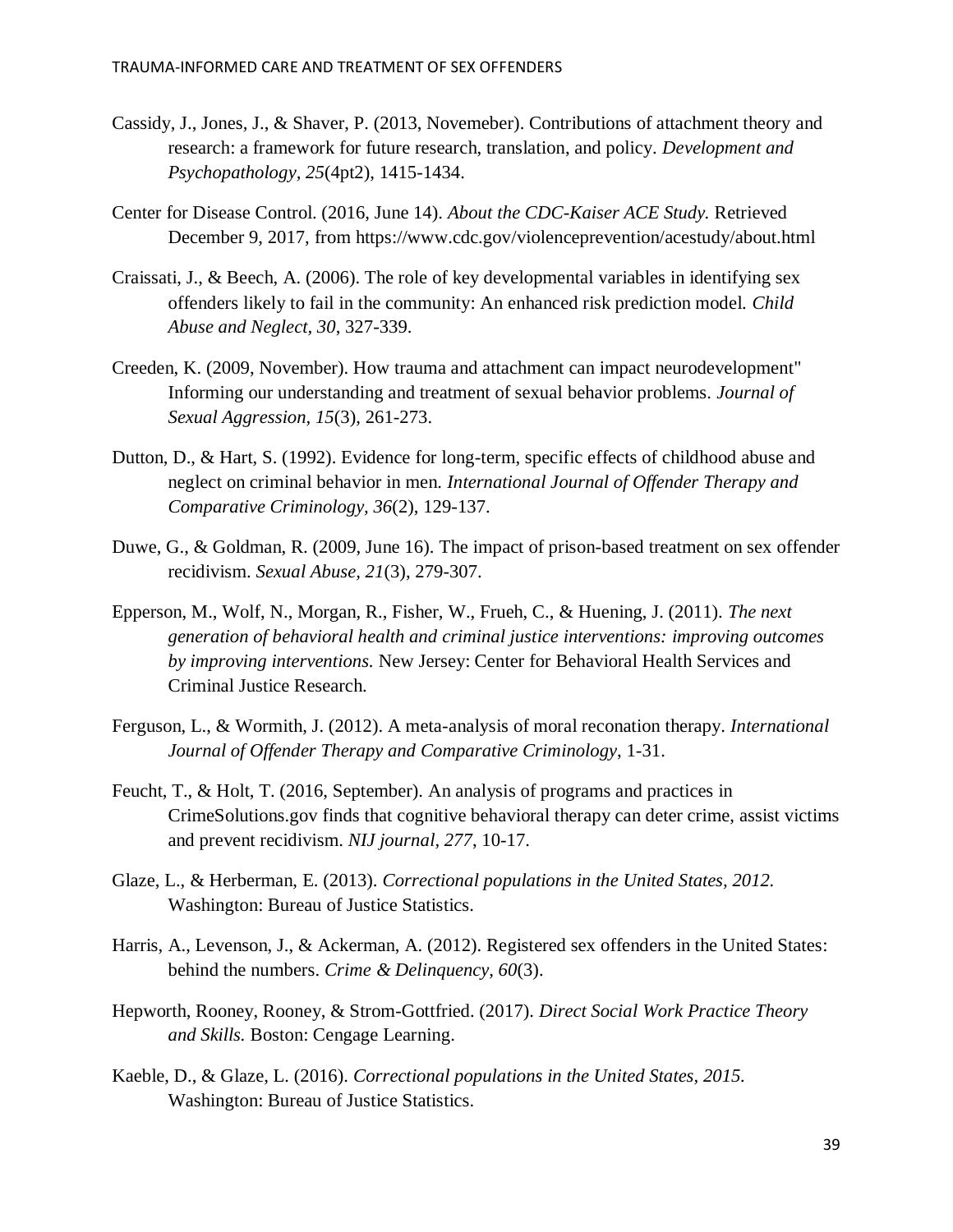- Latessa, E. (2009). *Effectiveness of cognitive behavioral interventions for youthful offenders review of the research*. Retrieved from http://ojj.la.gov/ojj/files/cogreview.pdf
- Levenson, J. (2014). Incorporating trauma-informed care into evidence-based sex offender treatment. *Journal of Sexual Aggression, 20*(1), 9-22.
- Levenson, J., & Grady, M. (2016). Childhood adversity, substance abuse, and violence: Implications for trauma-informed social work practice. *Journal of Social Work Practice in the Addictions, 16*, 24-45.
- Levenson, J., & Grady, M. (2016). The influence of childhood trauma on sexual violence and sexual deviance in adulthood. *Traumatology, 22*(2), 94-103.
- Lovins, B., Lowenkamp, C., & Latessa, E. (2009, June). Applying the risk principle to sex offenders:can treatment make some sex offenders worse? *The Prison Journal, 89*(3), 344- 357.
- Lyn, T., & Burton, D. (2004). Adult attachment and sexual offender status. *American Journal of Orthopsychiatry, 74*(2), 150-159.
- McGrath, R., Hoke, S., & Vojtisek, J. (1998, June). Cognitive-behavioral treatment of sex offenders: a treatment comparison and long-term follow-up study. *Criminal Justice and Behavior, 25*(2), 203-225.
- Miller, N., & Najavits, L. (2012). Creating trauma-informed correctional care: A balance of goals and environment. *European Journal of Psychotraumatology*.
- Minnesota Department of Corrections. (2010). *The impact of prison-based treatment on sex offender recidivism: evidence from Minnesota.* St. Paul: Minnesota Department of Corrections.
- Murray, C. E. (2006). Controversy, constraints, and context: Understanding family violence through family systems theory. *The Family Journal, 14*(3), 234-239.
- National Sexual Violence Resource Center . (2015). *Statistics About Sexual Violence.* Enola: National Sexual Violence Resource Center .
- Nunes, K., Hermann, C., Malcom, R., & Lavoie, K. (2013). Childhood sexual victimization, pedophilic interest, and sexual recidivism. *Child Abuse and Neglect, 37*, 703-711.
- Petticrew, M., & Roberts, H. (1949). *Systematic reviews in the social sciences: A practical guide.* Malden: Oxford: Blackwell Publications.
- SAMHSA. (2014). *SAMHSA's Concept of trauma and guidance for a trauma-informed approach.* Rockville: Substance Abuse and Mental Health Services Administration.